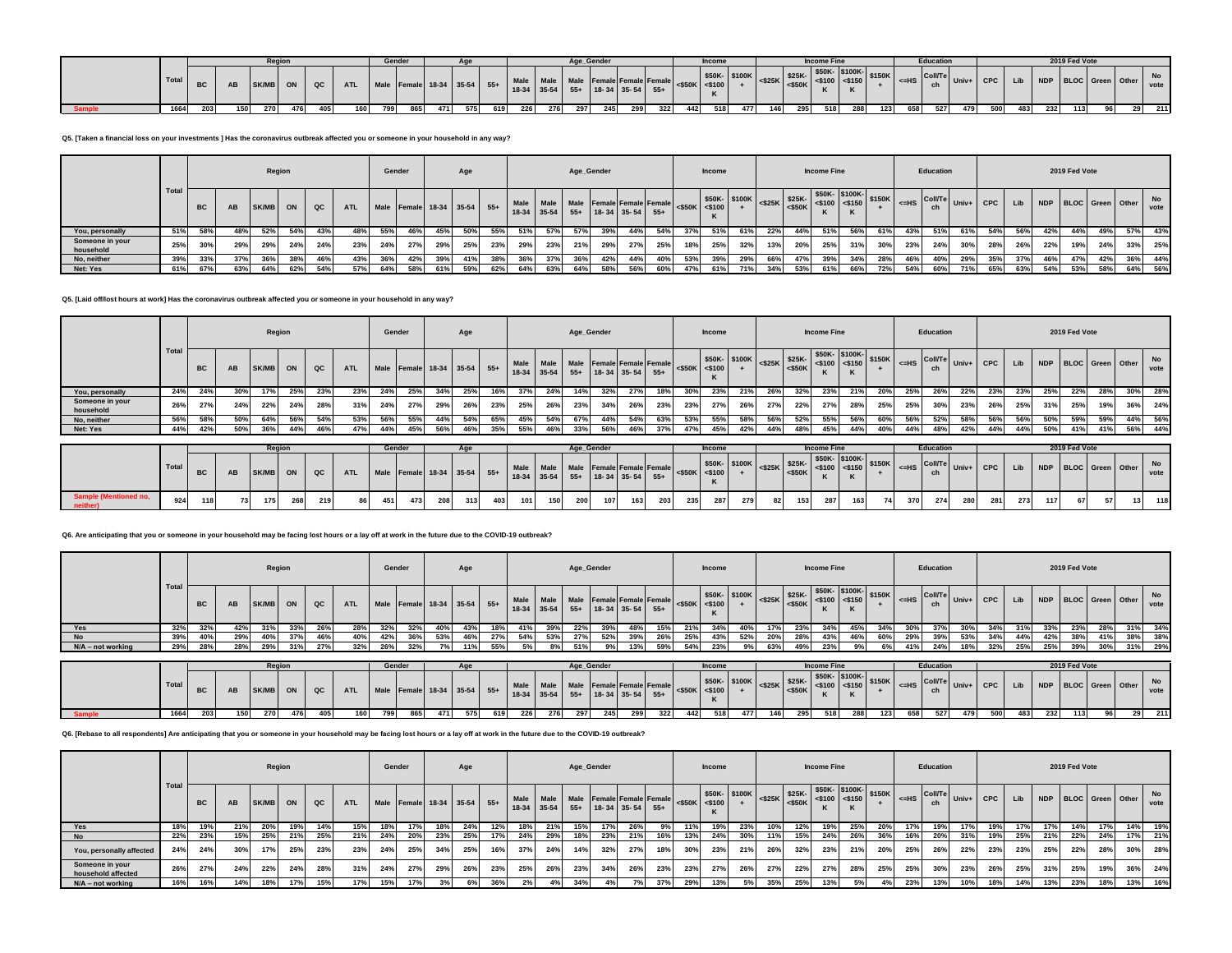|                                    |       |                  |     | Regior |     |     |                                                                                                                                                                                                                                                  | Gende |     |     |     |     |     |     |     | Age Gender |     |     |     | Income |     |    |     | <b>Income Fine</b> |     |     |     | Education |     |     |     |     | 2019 Fed Vote |                      |    |            |
|------------------------------------|-------|------------------|-----|--------|-----|-----|--------------------------------------------------------------------------------------------------------------------------------------------------------------------------------------------------------------------------------------------------|-------|-----|-----|-----|-----|-----|-----|-----|------------|-----|-----|-----|--------|-----|----|-----|--------------------|-----|-----|-----|-----------|-----|-----|-----|-----|---------------|----------------------|----|------------|
|                                    | Total |                  |     | SK/MB  |     | QC  | - TI Male Female 18-34 35-54 55+ Male Male Male Female Female Female Female SSOK- 8100K - \$25K- \$25K- \$50K- \$100K- \$100K- \$150K - \$150K - \$150K - \$150K - \$150K - \$150K - \$150K - \$150K - \$150K - \$150K - \$150K - \$150K - \$150 |       |     |     |     |     |     |     |     |            |     |     |     |        |     |    |     |                    |     |     |     |           |     |     |     |     |               | NDP BLOC Green Other |    | No<br>vote |
| Sample (exclude N/A, i<br>working) | 1394  | 171 <sup>1</sup> | 124 | 222    | 394 | 343 | 132                                                                                                                                                                                                                                              | 680   | 714 | 456 | 542 | 397 | 220 | 264 | 196 | 235        | 278 | 201 | 315 | 452    | 453 | 94 | 221 | 452                | 273 | 119 | 505 | 460       | 429 | 409 | 415 | 202 | 87            |                      | 25 | 177        |

**Q6. [Rebase to exclude Na/not working] [Are anticipating that you or someone in your household may be facing lost hours or a lay off at work in the future due to the COVID-19 outbreak?**

|                                       |      |           |     |          | Region |     |            | Gender |     |                             | Age |     |                                                   |     |     | Age_Gender                      |     |     |     | <b>Income</b> |     |     |     | <b>Income Fine</b> |       |     |     | Education |     |     |     |     | 2019 Fed Vote |                      |            |
|---------------------------------------|------|-----------|-----|----------|--------|-----|------------|--------|-----|-----------------------------|-----|-----|---------------------------------------------------|-----|-----|---------------------------------|-----|-----|-----|---------------|-----|-----|-----|--------------------|-------|-----|-----|-----------|-----|-----|-----|-----|---------------|----------------------|------------|
|                                       | Tota | <b>BC</b> | AB  | SK/MB ON |        | QC  | <b>ATL</b> |        |     | Male Female 18-34 35-54 55+ |     |     | Male Male Male Female Female Female <\$50K <\$100 |     |     | 18-34 35-54 55+ 18-34 35-54 55+ |     |     |     |               |     |     |     |                    |       |     |     |           |     |     | Lib |     |               | NDP BLOC Green Other | No<br>vote |
| Yes                                   | 21%  | 22%       | 25% | 24%      | 22%    | 17% |            | 21%    | 21% | 18%                         | 25% | 19% | 19%                                               | 22% | 23% | 18%                             | 28% | 15% | 15% | 22%           | 24% |     | 16% | 22%                | - 27% | 21% | 22% | 22%       | 19% | 23% | 20% | 19% |               | 20%                  | 16% 22%    |
| <b>No</b>                             | 26%  | 27%       |     | 31%      | 25%    | 29% | 26%        | 28%    | 24% | 24%                         | 27% | 27% | 25%                                               | 30% | 27% | 24%                             | 23% | 26% | 19% | 27%           | 32% | 17% | 20% | 27%                | 27%   | 37% | 21% | 23%       | 34% | 23% | 29% | 24% | 29%           | 30%                  | 19% 25%    |
| You, personally affected              | 29%  | 29%       | 35% | 21%      | 30%    | 27% | 28%        | 28%    | 30% | 35%                         | 27% | 25% | 38%                                               | 25% | 21% | 33%                             | 29% | 29% | 42% | 26%           | 22% | 40% | 43% | 26%                | 22%   | 21% | 32% | 30%       | 25% | 28% | 27% | 29% | 28%           | 34%                  | 35% 33%    |
| Someone in your<br>household affected | 31%  | 32%       | 28% | 27%      | 29%    | 33% | 38%        | 29%    | 33% | 30%                         | 27% | 36% | 25%                                               | 27% | 35% | 35%                             | 28% | 37% | 33% | 31%           | 27% | 41% | 29% | 31%                | 30%   | 26% | 32% | 34%       | 26% | 32% | 29% | 36% | 33%           | 23%                  | 41% 28%    |

|                                         |       |           |          | Regior |            |                                                                                                                                                                                                                                |     | Gender |     |     |     |     |     |    | Age Gender |     |     |     | Income |     |    |     | <b>Income Fine</b> |     |    |     | <b>Education</b> |     |     |     |     | 2019 Fed Vote |                 |    |
|-----------------------------------------|-------|-----------|----------|--------|------------|--------------------------------------------------------------------------------------------------------------------------------------------------------------------------------------------------------------------------------|-----|--------|-----|-----|-----|-----|-----|----|------------|-----|-----|-----|--------|-----|----|-----|--------------------|-----|----|-----|------------------|-----|-----|-----|-----|---------------|-----------------|----|
|                                         | Total | <b>BC</b> | SK/MB ON |        | $ $ QC $ $ | Wale Female 18-34 35-54 55+ Male Male Male Female Female Female Female SSOK STOOK 3100K SSOK STOOK STOOK STOOK STOOK STOOK STOOK STOOK STOOK STOOK STOOK STOOK STOOK STOOK STOOK STOOK STOOK STOOK STOOK STOOK STOOK STOOK STO |     |        |     |     |     |     |     |    |            |     |     |     |        |     |    |     |                    |     |    |     |                  |     |     |     |     |               |                 |    |
| Sample (laid off/lost<br>hours at work) | 740   | 85        | 95       | 208    | 186        |                                                                                                                                                                                                                                | 348 | 392    | 263 | 262 | 216 | 125 | 126 | 97 | 137        | 136 | 119 | 207 | 231    | 198 | 65 | 142 | 231                | 126 | 50 | 288 | 253              | 199 | 220 | 210 | 115 | 47            | 16 <sup>1</sup> | 93 |

### **Q7. Is your employer covering/paying for any of the hours you (or someone in your household) are no longer working?**

|                                                                      |              |           |     |              | Region |               |            | Gender |                         |     | Age |       |                   |                      |               | Age_Gender |                                            |       |     | Income                      |               |           |                     | <b>Income Fine</b> |                                        |        |         | Education            |       |            |     |            | 2019 Fed Vote           |             |     |                   |
|----------------------------------------------------------------------|--------------|-----------|-----|--------------|--------|---------------|------------|--------|-------------------------|-----|-----|-------|-------------------|----------------------|---------------|------------|--------------------------------------------|-------|-----|-----------------------------|---------------|-----------|---------------------|--------------------|----------------------------------------|--------|---------|----------------------|-------|------------|-----|------------|-------------------------|-------------|-----|-------------------|
|                                                                      | <b>Total</b> | <b>BC</b> | AB  | <b>SK/MB</b> | ON     | $_{\alpha c}$ | <b>ATL</b> |        | Male Female 18-34 35-54 |     |     | $55+$ | Male<br>$18 - 34$ | <b>Male</b><br>35-54 | Male<br>$55+$ |            | <b>Female Female Female</b><br>18-34 35-54 | $55+$ |     | $<$ \$50K $<$ \$100         | \$50K- \$100K | $<$ \$25K | \$25K-<br>$<$ \$50K |                    | \$50K-\$100K-<br>$<$ \$100 <\$150<br>K | \$150K | $<$ -HS | Coll/Te<br>ch        | Univ+ | <b>CPC</b> | Lib | <b>NDP</b> | <b>BLOC</b>             | Green Other |     | No<br>vote        |
| Yes, all hours are<br>covered for now                                | 20%          | 18%       | 12% | 28%          | 22%    | 23%           | 13%        | 21%    | 19%                     | 17% | 19% | 24%   | 17%               | 22%                  | 23%           | 17%        | 17%                                        | 25%   | 17% | 17%                         | 26%           | 20%       | 16%                 | 17%                | 27%                                    | 24%    | 16%     | 20%                  | 25%   | 17%        | 25% | 19%        | 20%                     | 24%         | 9%  | 17%               |
| Yes, more than half are<br>covered but not 100%                      | 8%           | 8%        | 7%  | 9%           | 11%    | 6%            | 8%         | 7%     | 10%                     | 11% | 7%  | 8%    | 10%               | 4%                   | 7%            | 11%        | 9%                                         | 9%    | 9%  | 11%                         | 7%            | 7%        | 9%                  | 11%                | 6%                                     | 12%    | 8%      | 10%                  | 7%    | 8%         | 9%  | 9%         | 6%                      | 8%          | 12% | 7%                |
| Less than half                                                       | 6%           | 2%        | 11% | 5%           | 7%     | 5%            | 8%         | 6%     | 6%                      | 8%  | 5%  | 5%    | 5%                | 6%                   | 7%            | 10%        | 4%                                         | 4%    | 6%  | 6%                          | 4%            | 9%        | 4%                  | 6%                 | 3%                                     | 8%     | 9%      | 4%                   | 4%    | 5%         | 3%  | 4%         | 9%                      | 3%          | 10% | 16%               |
| No, employer is not<br>paying for any lost hours                     | 66%          | 72%       | 71% | 59%          | 61%    | 66%           | 71%        | 66%    | 65%                     | 64% | 69% | 63%   | 67%               | 68%                  | 64%           | 62%        | 70%                                        | 62%   | 69% | 66%                         | 62%           | 64%       | 70%                 | 66%                | 64%                                    | 57%    | 67%     | 66%                  | 64%   | 69%        | 63% | 69%        | 65%                     | 66%         | 70% | 60%               |
| Net: All covered/more<br>than half covered                           | 28%          | 26%       | 19% | 37%          | 32%    | 29%           | 21%        | 27%    | 29%                     | 28% | 26% | 32%   | 27%               | 26%                  | 29%           | 28%        | 26%                                        | 34%   | 25% | 28%                         | 33%           | 26%       | 25%                 | 28%                | 33%                                    | 36%    | 24%     | 30%                  | 32%   | 26%        | 34% | 28%        | 26%                     | 32%         | 20% | 24%               |
| Net: All covered/more<br>than half covered/less<br>than half covered | 34%          | 28%       | 29% | 41%          | 39%    | 34%           | 29%        | 34%    | 35%                     | 36% | 31% | 37%   | 33%               | 32%                  | 36%           | 38%        | 30%                                        | 38%   | 31% | 34%                         | 38%           | 36%       | 30%                 | 34%                | 36%                                    | 43%    | 33%     | 34%                  | 36%   | 31%        | 37% | 31%        | 35%                     | 34%         | 30% | 40%               |
|                                                                      |              |           |     |              |        |               |            |        |                         |     |     |       |                   |                      |               |            |                                            |       |     |                             |               |           |                     |                    |                                        |        |         |                      |       |            |     |            |                         |             |     |                   |
|                                                                      |              |           |     |              | Region |               |            | Gender |                         |     | Age |       |                   |                      |               | Age Gender |                                            |       |     | <b>Income</b>               |               |           |                     | <b>Income Fine</b> |                                        |        |         | Education            |       |            |     |            | 2019 Fed Vote           |             |     |                   |
|                                                                      | <b>Total</b> | <b>BC</b> | AB  | <b>SK/MB</b> | ON     | $_{\alpha c}$ | <b>ATL</b> | Male   | Female 18-34 35-54      |     |     | $55+$ | Male              | Male<br>18-34 35-54  | $55+$         |            | Male Female Female Female<br>18-34 35-54   | $55+$ |     | $<$ \$50K $\le$ \$100<br>n. | \$50K- \$100K | $<$ \$25K | \$25K-<br>$<$ \$50K | $<$ \$100          | \$50K-\$100K-<br>$\leq$ \$150<br>K     | \$150K | $<=$ HS | <b>Coll/Te</b><br>ch | Univ+ | <b>CPC</b> | Lib | <b>NDP</b> | <b>BLOC</b> Green Other |             |     | <b>No</b><br>vote |
| Sample (exclude yes, all<br>hours covered)                           | 593          | 69        | 67  | -70          | 166    | 143           | 6.         | 276    | 317                     | 218 | 211 | 164   | 103               |                      | 75            | 114        | 113                                        | 90    | 172 | 192                         | 146           | 52        | 120                 | 1921               | 921                                    |        | 241     | 202                  | 150   | 182        | 158 | 931        |                         | 30          | 15  | 77                |

### **Q8. So far, have you or anyone in your household tried to access federal employment insurance benefits, known as EI?**

|           |       |           |     |             | Region |     |            |     | Gender |     | Age                         |     |     |                            |     | Age_Gender                                         |     |     |                                                                                                                                                                                                                                        | Income |     |      |         | <b>Income Fine</b> |     |     |     | Education |                                                                                                                                                                                                                            |            |     |     | 2019 Fed Vote |                         |     |             |
|-----------|-------|-----------|-----|-------------|--------|-----|------------|-----|--------|-----|-----------------------------|-----|-----|----------------------------|-----|----------------------------------------------------|-----|-----|----------------------------------------------------------------------------------------------------------------------------------------------------------------------------------------------------------------------------------------|--------|-----|------|---------|--------------------|-----|-----|-----|-----------|----------------------------------------------------------------------------------------------------------------------------------------------------------------------------------------------------------------------------|------------|-----|-----|---------------|-------------------------|-----|-------------|
|           | Total | <b>BC</b> |     | <b>SK/M</b> |        | QC  | <b>ATL</b> |     |        |     | Male Female 18-34 35-54 55+ |     |     | Male Male<br>$18-34$ 35-54 |     | Male Female Female Female<br>$55+$ 18-34 35-54 55+ |     |     | $\left \right $ <\$50K \esphement \esphement \esphement \esphement \esphement \esphement \esphement \esphement \esphement \esphement \esphement \esphement \esphement \esphement \esphement \esphement \esphement \esphement \esphemen |        |     |      | $$25K-$ |                    |     |     |     |           | $\frac{1}{2}$ \$50K- \$100K-<br>$\left  \begin{array}{c} \text{$\$100K$} \\ \text{$\lessdot$8100} \end{array} \right $ \$150K $\left  \begin{array}{c} \text{$\lessdot$100K$} \\ \text{$\lessdot$100} \end{array} \right $ | <b>CPC</b> | Lib |     |               | NDP BLOC Green Other No |     | <b>vote</b> |
| Yes       | 31%   | 32%       | 32% | 26%         | 27%    | 34% | 42%        | 32% | 30%    | 33% | 33%                         | 26% | 36% | 35%                        | 23% | 31%                                                |     |     | 37%                                                                                                                                                                                                                                    | 31%    | 32% | -27% | 41%     |                    | 33% | 39% | 32% | 35%       | 25%                                                                                                                                                                                                                        | 35%        | 31% |     | 25%           | 37%                     | 16% | 27%         |
| <b>No</b> | 69%   | 68%       | 68% | 74%         | 73%    | 66% | 58%        | 68% | 70%    | 67% | 67%                         | 74% | 64% | 65%                        | 77% | 69%                                                | 68% | 72% | 63%                                                                                                                                                                                                                                    | 69%    | 68% | 73%  | 59%     | 69%                | 67% | 61% | 68% | 65%       | 75%                                                                                                                                                                                                                        | 65%        | 69% | 69% | 75%           | 63%                     | 84% | 73%         |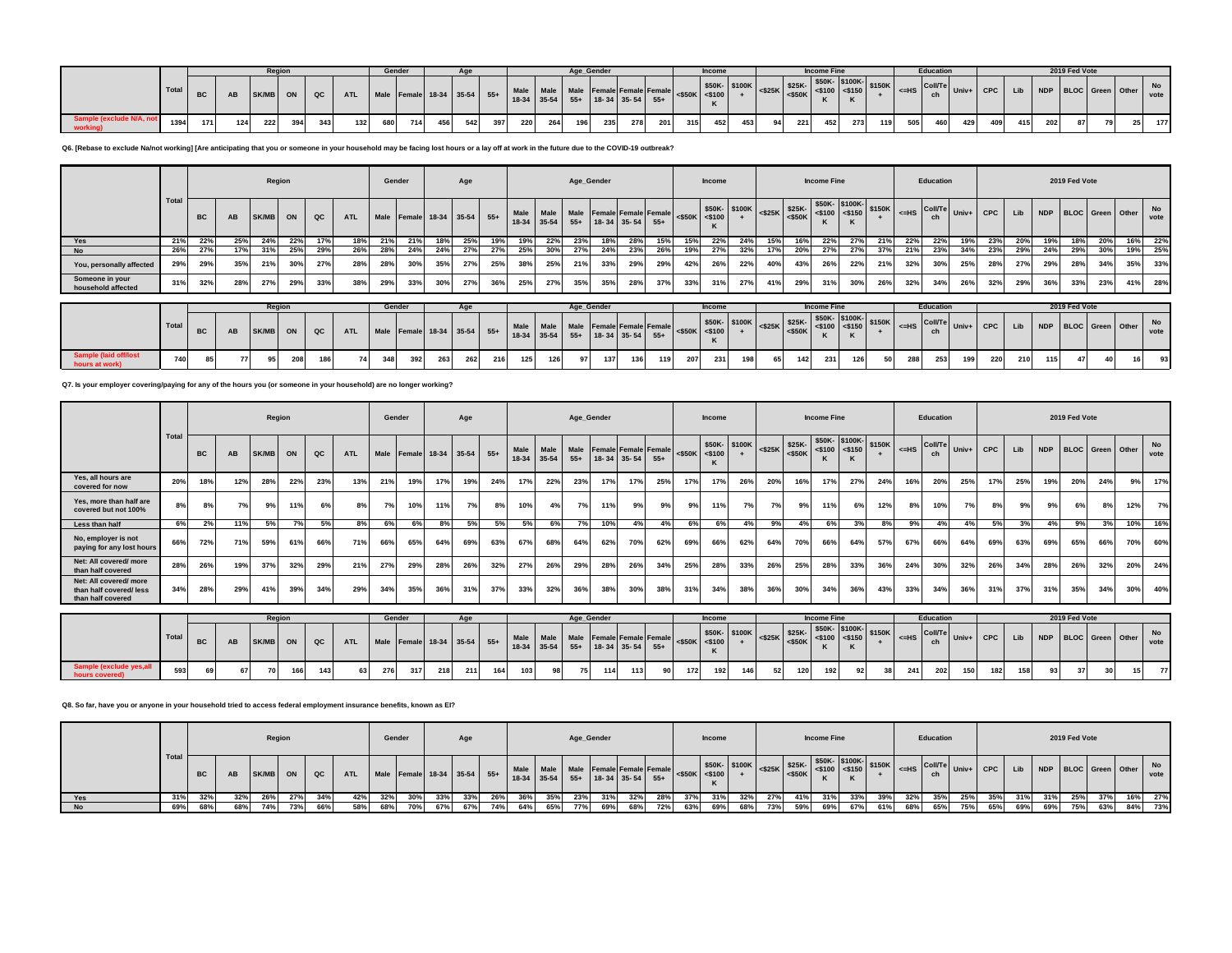|                       |       |           |                 | <b>Regio</b> |    |                                                                                                    |    | Gender |      |  |      |                                                                                                                               | Age Gende |    |  |    | <b>Income</b> |    |    |                                                                                       | <b>Income Fine</b> |          |  | <b>Education</b> |                                                                         |    |    | 2019 Fed Vote |  |            |
|-----------------------|-------|-----------|-----------------|--------------|----|----------------------------------------------------------------------------------------------------|----|--------|------|--|------|-------------------------------------------------------------------------------------------------------------------------------|-----------|----|--|----|---------------|----|----|---------------------------------------------------------------------------------------|--------------------|----------|--|------------------|-------------------------------------------------------------------------|----|----|---------------|--|------------|
|                       | Total | <b>BC</b> |                 | SK/MB ON     |    | ww   ATL   Male   Female   18-34   35-54   55+   Mare   Marc   18-34   35-54   35-54   55+   Sagun |    |        |      |  |      | Male Male Male Female Female Female $\begin{bmatrix} 550K \\ 500K \end{bmatrix}$ $\begin{bmatrix} 500K \\ 100K \end{bmatrix}$ |           |    |  |    |               |    |    | $+$ $ $ <\$25K $ $ $\leq$ \$50K $ $ $\leq$ \$100 $ $ $\leq$ \$150 $ $ $ $ $ $ $ $ $ $ |                    | - IS100K |  | Cov              | $\vert$ <=HS $\vert$ Coll/Te Univ+ CPC Lib NDP BLOC Green Other $\vert$ |    |    |               |  | No<br>vote |
| ample tried to access | 185   |           | 17 <sup>1</sup> | 20           | 47 |                                                                                                    | 89 |        | 73 I |  | 37 I | 35                                                                                                                            | 17        | 36 |  | 64 |               | 47 | 14 |                                                                                       | 591                |          |  |                  | 38 I                                                                    | 64 | 49 |               |  | 21         |

## **Q9. And how has the process of applying for employment insurance benefits (EI) gone so far?**

|                                                           |      |           |     |       | Region |               |            |     | Gender                  |     | Age |       |                     |      |       | Age_Gender                                   |     |     |     | <b>Income</b>             |               |                                                                                                                                                                                                        |     | <b>Income Fine</b> |     |        |           | Education            |             |     |     |     | 2019 Fed Vote |     |                      |            |
|-----------------------------------------------------------|------|-----------|-----|-------|--------|---------------|------------|-----|-------------------------|-----|-----|-------|---------------------|------|-------|----------------------------------------------|-----|-----|-----|---------------------------|---------------|--------------------------------------------------------------------------------------------------------------------------------------------------------------------------------------------------------|-----|--------------------|-----|--------|-----------|----------------------|-------------|-----|-----|-----|---------------|-----|----------------------|------------|
|                                                           | Tota | <b>BC</b> | AB  | SK/MB | ON     | $_{\alpha c}$ | <b>ATL</b> |     | Male Female 18-34 35-54 |     |     | $55+$ | Male<br>18-34 35-54 | Male | $55+$ | Male Female Female Female<br>18-34 35-54 55+ |     |     |     | $<$ \$50K $<$ \$100<br>n. | \$50K- \$100K | $\left  \begin{array}{cc} \text{525K} \\ \text{525K} \\ \text{550K} \end{array} \right  \xrightarrow{\$50K$} \left  \begin{array}{cc} \text{5100K-} \\ \text{5100} \\ \text{550K} \end{array} \right $ |     |                    |     | \$150K | $\leq$ HS | <b>Coll/Te</b><br>ch | $Univ+$ CPC |     | Lib |     |               |     | NDP BLOC Green Other | No<br>vote |
| Very easy, no problems                                    | 21%  | 25%       | 13% | 27%   | 21%    | 23%           | 20%        | 23% | 19%                     | 23% | 22% | 16%   | 30%                 | 18%  | 16%   | 16%                                          | 25% | 16% | 15% | 19%                       | 32%           | 17%                                                                                                                                                                                                    | 14% | 19%                | 44% | 10%    | 20%       | 15%                  | 34%         | 20% | 20% | 23% | 18%           | 31% | 7%                   | 20%        |
| There were delays and<br>issues, but it all worked<br>out | 28%  | 29%       | 19% | 35%   | 38%    | 23%           | 19%        | 29% | 27%                     | 37% | 21% | 24%   | 32%                 | 25%  | 30%   | 42%                                          | 17% | 20% | 33% | 31%                       | 22%           | 29%                                                                                                                                                                                                    | 35% | 31%                | 16% | 27%    | 27%       | 33%                  | 21%         | 24% | 30% | 18% | 54%           | 44% | 24%                  | 29%        |
| Difficult, still not able to<br>access these benefits     | 51%  | 46%       | 69% | 38%   | 41%    | 54%           | 61%        | 48% | 54%                     | 40% | 57% | 59%   | 38%                 | 57%  | 54%   | 43%                                          | 58% | 63% | 52% | 49%                       | 46%           | 54%                                                                                                                                                                                                    | 52% | 49%                | 40% | 62%    | 53%       | 53%                  | 44%         | 56% | 51% | 58% | 28%           | 25% | 68%                  | 51%        |
| Net: Top2box                                              | 49%  | 54%       | 31% | 62%   | 59%    | 46%           | 39%        | 52% | 46%                     | 60% | 43% | 41%   | 62%                 | 43%  | 46%   | 57%                                          | 42% | 37% | 48% | 51%                       | 54%           | 46%                                                                                                                                                                                                    | 48% | 51%                | 60% | 38%    | 47%       | 47%                  | 56%         | 44% | 49% | 42% | 72%           | 75% | 32%                  | 49%        |
|                                                           |      |           |     |       | Region |               |            |     | Gender                  |     | Age |       |                     |      |       | Age Gender                                   |     |     |     | Income                    |               |                                                                                                                                                                                                        |     | <b>Income Fine</b> |     |        |           | Education            |             |     |     |     | 2019 Fed Vote |     |                      |            |

|  | , Total | <b>BC</b> | AB    | SK/MB ON |     | l QC. | ATI | Male Female 18-34 35-54 55+ |   |     |             |     | $18-34$ 35-54 | $55+$ | $18-34$ 35-54 55+ |     |     |      |     | $K -$ \$100K<br>Male Female Female Female <\$50K <\$100 + |     |     |     |     |     |     |     |  |  | $\left  \begin{array}{cc} \text{S25K} & \text{S25K} \\ \text{S25K} & \text{S25K} \end{array} \right $ $\left  \begin{array}{c} \text{S50K} \\ \text{S5100} \end{array} \right $ $\left  \begin{array}{c} \text{S150K} \\ \text{S150K} \end{array} \right $ $\left  \begin{array}{c} \text{CbIII} \\ \text{c} \text{H}\text{S} \end{array} \right $ Univ+ $\left  \begin{array}{c} \text{CPC} \\ \text{CPC} \end{array} \right $ Lib |     |
|--|---------|-----------|-------|----------|-----|-------|-----|-----------------------------|---|-----|-------------|-----|---------------|-------|-------------------|-----|-----|------|-----|-----------------------------------------------------------|-----|-----|-----|-----|-----|-----|-----|--|--|-------------------------------------------------------------------------------------------------------------------------------------------------------------------------------------------------------------------------------------------------------------------------------------------------------------------------------------------------------------------------------------------------------------------------------------|-----|
|  |         | 203       | 150 I | 270      | 476 |       |     | 799                         | ᅂ | 471 | <b>E76.</b> | 226 | -276          | 297   | 245 I             | 299 | 322 | 4421 | 518 | 4771                                                      | 146 | 518 | 288 | 123 | 658 | 527 | 479 |  |  |                                                                                                                                                                                                                                                                                                                                                                                                                                     | 211 |

**Q10. Prior to reading about it in this questionnaire, had you seen, read or heard anything about these new benefits for workers and businesses?**

|                             |       |           |      |          | Region |     |                                                                                                                                                                                         | Gender |     |     | Age                         |     |     |     | Age_Gender |                  |     |     |     | <b>Income</b> |     |     |        | <b>Income Fine</b> |      |     |     | Education        |     |     |     |     | 2019 Fed Vote        |     |            |
|-----------------------------|-------|-----------|------|----------|--------|-----|-----------------------------------------------------------------------------------------------------------------------------------------------------------------------------------------|--------|-----|-----|-----------------------------|-----|-----|-----|------------|------------------|-----|-----|-----|---------------|-----|-----|--------|--------------------|------|-----|-----|------------------|-----|-----|-----|-----|----------------------|-----|------------|
|                             | Tota  | <b>BC</b> | AB   | SK/MB ON |        | QC  | ATL Male Female 18-34 35-54 55+ Male Male Female Female Female Female $\begin{vmatrix}$ SSOK- \$100K SSOK- \$100K- \$100K- \$100K- \$150K- \$100K- \$150K C-SHOW- THIS COLLTE Univ+ CPC |        |     |     |                             |     |     |     |            |                  |     |     |     |               |     |     |        |                    |      |     |     |                  |     |     | Lib |     | NDP BLOC Green Other |     | No<br>vote |
| Yes                         | 90%   | 92%       | 88%  | 91%      | 92%    |     | 89%                                                                                                                                                                                     | 90%    |     |     | 90%                         | 92% | 91% | 89% | 89%        | 83%              |     | 94% | 87% | 91%           | 92% | 82% | 90%    | 91%                | 92%  | 96% | 86% | 91%              | 94% | 88% | 94% | 92% | 89%                  | 96% | 81%        |
| No                          | 10%   |           | 2%   |          |        |     | 11%                                                                                                                                                                                     | 10%    |     |     |                             |     |     |     |            |                  |     |     | 13% |               |     |     |        |                    |      |     | 14% |                  |     |     |     |     |                      | 4%  | 19%        |
|                             |       |           |      |          |        |     |                                                                                                                                                                                         |        |     |     |                             |     |     |     |            |                  |     |     |     |               |     |     |        |                    |      |     |     |                  |     |     |     |     |                      |     |            |
|                             |       |           |      |          | Region |     |                                                                                                                                                                                         | Gender |     |     | Aae                         |     |     |     |            | Age Gender       |     |     |     | <b>Income</b> |     |     |        | <b>Income Fine</b> |      |     |     | <b>Education</b> |     |     |     |     | 2019 Fed Vote        |     |            |
|                             | Total | <b>BC</b> | AB   | SK/MB    | ON     | QC  | <b>ATL</b>                                                                                                                                                                              |        |     |     | Male Female 18-34 35-54 55+ |     |     |     |            |                  |     |     |     |               |     |     |        |                    |      |     |     |                  |     |     | Lib |     | NDP BLOC Green Other |     | No<br>vote |
| all laid off/lost<br>hours) | 740   |           | 77 I | 95       | 208    | 186 | 741                                                                                                                                                                                     | 348    | 392 | 263 | 262                         | 216 | 125 | 126 | 97         | 137 <sup>1</sup> | 136 |     | 207 | 231           | 198 | 65  | $1421$ | 231                | 1261 | 50  | 288 | 253              | 199 | 220 | 210 | 115 | 47                   |     | 93         |

**Q11. In the future, do you think you or those in your household will return to this job at the same number of hours worked before?**

|                                                                      |       |     |     |       | Region |     |     | Gender |                             |            | Age |     |                     |     |     | Age_Gender                                              |     |     |                     | <b>Income</b> |                                                                                                                                         |     |     | <b>Income Fine</b> |     |                                                                                                                             |     | Education                                |     |            |     |     | 2019 Fed Vote |                      |     |            |
|----------------------------------------------------------------------|-------|-----|-----|-------|--------|-----|-----|--------|-----------------------------|------------|-----|-----|---------------------|-----|-----|---------------------------------------------------------|-----|-----|---------------------|---------------|-----------------------------------------------------------------------------------------------------------------------------------------|-----|-----|--------------------|-----|-----------------------------------------------------------------------------------------------------------------------------|-----|------------------------------------------|-----|------------|-----|-----|---------------|----------------------|-----|------------|
|                                                                      | Total | BC  |     | SK/MB | ON     | QC  | ATL |        | Male Female 18-34 35-54 55+ |            |     |     | Male<br>18-34 35-54 |     |     | Male Male Female Female Female<br>$55+$ 18-34 35-54 55+ |     |     | $<$ \$50K $<$ \$100 |               | $\begin{array}{ c c c c c c } \hline & $50K$ & $100K$ & $-$25K$ & $50K$ \\ \hline & $+250K$ & $+250K$ & $-$250K$ \\ \hline \end{array}$ |     |     |                    |     | $\begin{array}{ c c c c c }\n\hline\n\text{$50K-}\n\end{array}$ $\begin{array}{ c c c }\n\hline\n\text{$150K}\n\end{array}$ |     | $X \big _{\leq H S}$ Coll/Te Univ+<br>ch |     | <b>CPC</b> | Lib |     |               | NDP BLOC Green Other |     | No<br>vote |
| Yes, I'm certain - it's just<br>a matter of time                     | 48%   | 52% | 36% | 51%   | 47%    | 53% | 47% | 49%    | 48%                         | 49%        | 44% | 52% | 48%                 | 43% | 57% | 49%                                                     | 45% | 49% | 42%                 | 50%           | 51%                                                                                                                                     | 43% | 41% | 50%                | 54% | 47%                                                                                                                         | 50% | 45%                                      | 49% | 46%        | 50% | 51% | 48%           | 51%                  | 25% | 49%        |
| <b>Pretty sure</b>                                                   | 35%   | 33% | 42% | 40%   |        | 24% | 43% | 35%    | 35%                         | $37^\circ$ | 37% | 30% | 38%                 | 37% | 28% | 36%                                                     | 36% | 32% | 31%                 | 39%           | 34%                                                                                                                                     | 26% | 33% | 39%                | 33% | 37%                                                                                                                         | 31% | 39%                                      | 36% | 37%        | 35% | 34% | 19%           | 34%                  | 51% | 36%        |
| Doubtful                                                             | 13%   |     | 21% | 8%    | 11%    | 19% | 10% | 13%    | 14%                         | 10%        | 16% | 15% | 9%                  | 18% | 10% | 10%                                                     | 14% | 19% | 19%                 | 10%           | 13%                                                                                                                                     | 21% | 19% | 10%                | 11% | 15%                                                                                                                         | 15% | 13%                                      | 12% | 14%        | 12% | 12% | 31%           | 12%                  | 21% | 8%         |
| No, the job is gone<br>forever - will have to find<br>something else | 4%    | 7%1 | 1%  |       | 4%     | 4%  |     | 4%     | 3%                          | 5%         | 3%  | 3%  | 5%                  | 1%  | 5%  | 4%                                                      | 4%  |     | 8%                  | 1%            | 2%                                                                                                                                      | 10% | 7%  | 1%                 | 2%  | 2%                                                                                                                          | 4%  | 3%                                       | 3%  | 3%         | 3%  | 3%  | 2%            | 3%                   | 3%  | 7%         |
| Top2box                                                              | 83%   | 85% | 79% | 92%   | 85%    | 77% | 90% | 84%    | 82%                         | 86°        | 81% | 83% | 86%                 | 80% | 85% | 86%                                                     | 81% | 80% | 73%                 | 89%           | 85%                                                                                                                                     | 69% | 74% | 89%                | 87% | 84%                                                                                                                         | 81% | 84%                                      | 85% | 83%        | 84% | 85% | 67%           | 85%                  | 76% | 86%        |
| Bottom2box                                                           | 17%   | 15% | 21% | 8%    | 15%    | 23% | 10% | 16%    | 18%                         | 14%        | 19% | 17% | 14%                 | 20% | 15% | 14%                                                     | 19% | 20% | 27%                 | 11%           | 15%                                                                                                                                     | 31% | 26% | 11%                | 13% | 16%                                                                                                                         | 19% | 16%                                      | 15% | 17%        | 16% | 15% | 33%           | 15%                  | 24% | 14%        |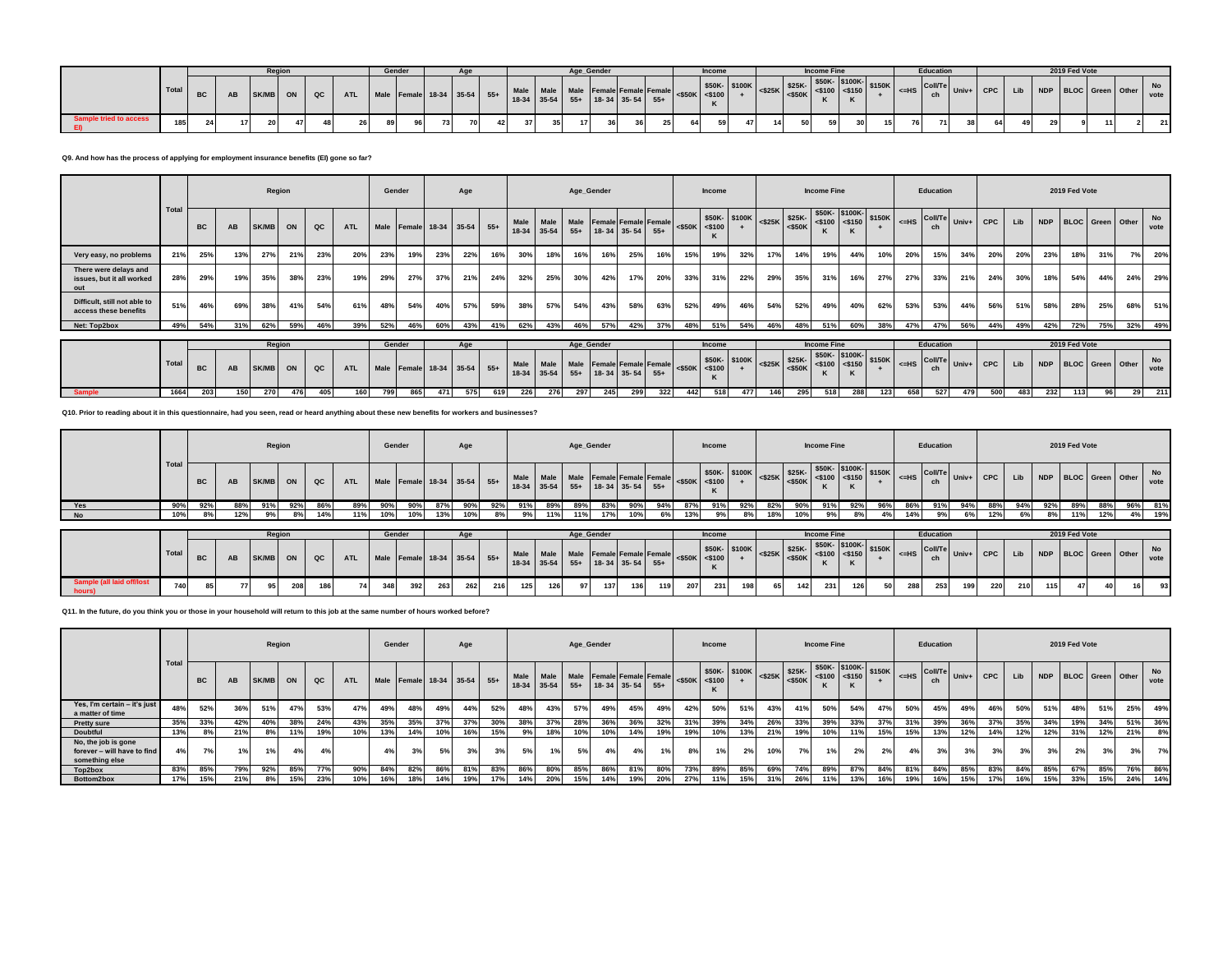|              |       |                  |      | Regior |     |     |                | Gende. |                                       |     |     |     |     |     | Age Gender |     |     |     |     | Income |     |    |     | <b>Income Fine</b> |     |    |     | <b>Education</b> |     |     |     |     | 2019 Fed Vote |  |     |
|--------------|-------|------------------|------|--------|-----|-----|----------------|--------|---------------------------------------|-----|-----|-----|-----|-----|------------|-----|-----|-----|-----|--------|-----|----|-----|--------------------|-----|----|-----|------------------|-----|-----|-----|-----|---------------|--|-----|
|              | Total | <b>BC</b>        |      | SK/MB  |     | QC  | ATL            |        | Male Female 18-34 35-54 55+ Male Male |     |     |     |     |     |            |     |     |     |     |        |     |    |     |                    |     |    |     |                  |     |     |     |     |               |  |     |
| investments) | 1010  | 133 <sup>1</sup> | nn i | 173    | 297 | 216 | Q <sub>1</sub> | 508    | 501                                   | 286 | 341 | 383 | 145 | 174 | 189        | 141 | 166 | 194 | 206 | 316    | 338 | 49 | 157 | 316                | 190 | 88 | 354 | 318              | 338 | 327 | 306 | 125 | 60            |  | 117 |

**Q12. You mentioned you've seen the value of your investments decrease. Which statement best describes how you're feeling about this**

|                                                                              |       |           |     |       | Region |     |            |     | Gender                      |     | Age |     |      |                          |       | Age_Gender        |             |                                    |           | Income              |               |       |                                       | <b>Income Fine</b> |                         |                       |         | Education            |       |            |     |     | 2019 Fed Vote        |     |     |                   |
|------------------------------------------------------------------------------|-------|-----------|-----|-------|--------|-----|------------|-----|-----------------------------|-----|-----|-----|------|--------------------------|-------|-------------------|-------------|------------------------------------|-----------|---------------------|---------------|-------|---------------------------------------|--------------------|-------------------------|-----------------------|---------|----------------------|-------|------------|-----|-----|----------------------|-----|-----|-------------------|
|                                                                              | Total | <b>BC</b> | AB  | SK/MB | ON     | QC  | <b>ATL</b> |     | Male Female 18-34 35-54 55+ |     |     |     | Male | Male<br>18-34 35-54      |       | $55+$ 18-34 35-54 |             | Male Female Female Female<br>$55+$ |           | $<$ \$50K $<$ \$100 | \$50K- \$100K |       | $<$ \$25K $\frac{25K}{50K}$           |                    | $<$ \$100 <\$150        | \$50K- \$100K- \$150K | $<=$ HS | <b>Coll/Te</b><br>ch | Univ+ | <b>CPC</b> | Lib |     | NDP BLOC Green Other |     |     | No<br>vote        |
| Markets go up and down -<br>I'm confident my<br>investments will recover     | 76%   | 85%       | 74% | 75%   | 74%    | 71% | 78%        | 77% | 74%                         | 82% | 74% | 72% | 82%  | 73%                      | 76%   | 81%               | 76%         | 68%                                | 73%       | 72%                 | 83%           | 76%   | 72%                                   | 72%                | 81%                     | 86%                   | 76%     | 73%                  | 78%   | 75%        | 80% | 77% | 67%                  | 78% | 68% | 69%               |
| The damage is<br>permanent - it's unlikely<br>my investments will<br>recover | 24%   | 15%       | 26% | 25%   | 26%    | 29% | 22%        | 23% | 26%                         | 18% | 26% | 28% | 18%  | 27%                      | 24%   | 19%               | 24%         | 32%                                | 27%       | 28%                 | 17%           | 24%   | 28%                                   | 28%                | 19%                     | 14%                   | 24%     | 27%                  | 22%   | 25%        | 20% | 23% | 33%                  | 22% | 32% | 31%               |
|                                                                              |       |           |     |       |        |     |            |     | Gender                      |     |     |     |      |                          |       |                   |             |                                    |           |                     |               |       |                                       | <b>Income Fine</b> |                         |                       |         | Education            |       |            |     |     | 2019 Fed Vote        |     |     |                   |
|                                                                              |       | Region    |     |       |        |     |            |     |                             |     | Age |     |      |                          |       | Age_Gender        |             |                                    |           | Income              |               |       |                                       |                    |                         |                       |         |                      |       |            |     |     |                      |     |     |                   |
|                                                                              | Total | <b>BC</b> | AB  | SK/MB | ON     | QC  | <b>ATL</b> |     | Male Female 18-34 35-54 55+ |     |     |     |      | Male Male<br>18-34 35-54 | $55+$ |                   | 18-34 35-54 | Male Female Female Female<br>$55+$ | $<$ \$50K | $<$ \$100           | \$50K- \$100K |       | $<$ \$25K $\Big $ \$25K-<br>$<$ \$50K |                    | $$50K-$100K-<$100<$150$ | \$150K                |         | The Coll/Te<br>ch    | Univ+ | <b>CPC</b> | Lib |     | NDP BLOC Green Other |     |     | <b>No</b><br>vote |
| <b>Sample</b>                                                                | 1664  | 203       | 150 | 270   | 476    | 405 | 160        | 799 | 865                         |     | 575 | 619 | 226  | 276                      | 297   | 245               | 299         | 322                                | 442       | 518                 | 477           | $146$ | 295                                   | 518                | 288                     | 123                   | 658     | 527                  | 479   | 500        | 483 | 232 | 113                  | 96  | 29  | 211               |

**Q13. Thinking about your current situation, how much of a one-time unexpected expense could you manage this month?**

|                                                                      |      |           |     |       | Region |     |            | Gender |            |     | Age                         |     |     |     |     | Age_Gender                                                             |     |     |                         | <b>Income</b> |                                                                 |     |     | <b>Income Fine</b> |                                                         |        |     | Education |                                                                                                                                                                                                                                                                                                                                                                                      |            |     |     | 2019 Fed Vote        |     |     |            |
|----------------------------------------------------------------------|------|-----------|-----|-------|--------|-----|------------|--------|------------|-----|-----------------------------|-----|-----|-----|-----|------------------------------------------------------------------------|-----|-----|-------------------------|---------------|-----------------------------------------------------------------|-----|-----|--------------------|---------------------------------------------------------|--------|-----|-----------|--------------------------------------------------------------------------------------------------------------------------------------------------------------------------------------------------------------------------------------------------------------------------------------------------------------------------------------------------------------------------------------|------------|-----|-----|----------------------|-----|-----|------------|
|                                                                      | Tota | <b>BC</b> | AB  | SK/MB | ON     | QC  | <b>ATL</b> |        |            |     | Male Female 18-34 35-54 55+ |     |     |     |     | Male Male Male Female Female Female<br>18-34 35-54 55+ 18-34 35-54 55+ |     |     | $<$ \$50K $\le$ < \$100 |               | $\frac{1}{250K}$ \$100K $\left  \frac{25K}{25K} \right $ \$25K- |     |     |                    | \$50K-\$100K-<br>$ \frac{$25K}{550K} $ <\$100 <\$150 \] | \$150K |     | ch.       | $\overline{C}$ $\overline{C}$ $\overline{C}$ $\overline{C}$ $\overline{C}$ $\overline{C}$ $\overline{C}$ $\overline{C}$ $\overline{C}$ $\overline{C}$ $\overline{C}$ $\overline{C}$ $\overline{C}$ $\overline{C}$ $\overline{C}$ $\overline{C}$ $\overline{C}$ $\overline{C}$ $\overline{C}$ $\overline{C}$ $\overline{C}$ $\overline{C}$ $\overline{C}$ $\overline{C}$ $\overline{$ | <b>CPC</b> | Lib |     | NDP BLOC Green Other |     |     | No<br>vote |
| Could not manage any<br>unexpected expense,<br>already too stretched | 23%  | 21%       | 26% | 19%   | 21%    | 25% | 24%        | 19%    | 26%        | 23% | 27%                         | 18% | 20% | 23% | 14% | 25%                                                                    | 31% | 23% | 33%                     | 22%           | 12%                                                             | 45% | 26% | 22%                | 15%                                                     | 7%     | 31% | 22%       | 11%                                                                                                                                                                                                                                                                                                                                                                                  | 20%        | 19% | 23% | 18%                  | 25% | 38% | 36%        |
| <b>Up to \$100</b>                                                   | 6%   | 5%        | 3%  | 7%    | 6%     | 9%  | 6%         | 5%     | <b>7%1</b> | 8%  | 5%                          | 6%  | 7%  | 6%  | 4%  | 10%                                                                    |     | 8%  | 11%                     | 5%            | 2%                                                              | 13% | 10% | 5%                 |                                                         | 4%     | 7%  | 7%1       | 4%                                                                                                                                                                                                                                                                                                                                                                                   | 4%         | 6%  | 6%  | 11%                  | 7%  | 2%  | 9%         |
| <b>Up to \$250</b>                                                   | 10%  | 9%        | 8%  | 13%   | 11%    |     | 9%         | 10%    | 11%        | 13% | 12%                         | 7%  | 11% | 13% |     | 14%                                                                    | 11% | 8%  | 14%                     | 12%           |                                                                 | 16% | 13% | 12%                |                                                         | 10%    | 10% | 10%       |                                                                                                                                                                                                                                                                                                                                                                                      | 9%         | 12% |     |                      | 9%  | 10% | 11%        |
| <b>Up to \$500</b>                                                   | 11%  | 11%       | 10% | 12%   | 11%    |     | 12%        | 11%    | 10%        | 12% | 10%                         | 11% | 14% | 10% | 11% | 11%                                                                    | 10% | 11% | 13%                     | 10%           | 9%                                                              | 10% | 14% | 10%                | 12%                                                     | 6%     | 11% | 12%       | 10%                                                                                                                                                                                                                                                                                                                                                                                  | 10%        | 11% | 13% | 10%                  | 14% | 8%  | 10%        |
| \$500 to \$1,000                                                     | 14%  | 11%       | 17% | 14%   | 15%    | 12% | 17%        | 13%    | 14%        | 13% | 12%                         | 17% | 13% | 9%  | 18% | 12%                                                                    | 15% | 15% | 11%                     | 16%           | 14%                                                             | 7%  | 13% | 16%                | 17%                                                     | 9%     | 13% | 15%       | 13%                                                                                                                                                                                                                                                                                                                                                                                  | 16%        | 15% | 13% | 14%                  | 11% | 6%  | 10%        |
| Could manage over<br>\$1,000                                         | 36%  | 43%       | 35% | 35%   |        | 33% | 32%        | 41%    | 31%        | 31% | 34%                         | 41% | 35% | 39% | 47% | 28%                                                                    | 30% | 36% | 19%                     | 35%           | 56%                                                             | 9%  | 24% | 35%                | 47%                                                     | 65%    | 28% | 34%       | 50%                                                                                                                                                                                                                                                                                                                                                                                  | 41%        | 38% | 32% | 39%                  | 35% | 35% | 24%        |

**Q14. [Had this happen already] And now for each of the following, please indicate whether this is something that's happened in your household recently OR something you're worried about happening**

|                                                                                                      |       |           |     | Region       |     |     |            | Gender |                             |     | Age |     |               |               |       | Age_Gender  |                           |       |           | Income         |              |           |                     | <b>Income Fine</b>         |                       |               |                  | Education |       |            |     |            | 2019 Fed Vote |     |                         |                   |
|------------------------------------------------------------------------------------------------------|-------|-----------|-----|--------------|-----|-----|------------|--------|-----------------------------|-----|-----|-----|---------------|---------------|-------|-------------|---------------------------|-------|-----------|----------------|--------------|-----------|---------------------|----------------------------|-----------------------|---------------|------------------|-----------|-------|------------|-----|------------|---------------|-----|-------------------------|-------------------|
|                                                                                                      | Total | <b>BC</b> | AB  | <b>SK/MB</b> | ON  | QC  | <b>ATL</b> |        | Male Female 18-34 35-54 55+ |     |     |     | Male<br>18-34 | Male<br>35-54 | $55+$ | 18-34 35-54 | Male Female Female Female | $55+$ | $<$ \$50K | $<$ \$100<br>ĸ | \$50K-\$100K | $<$ \$25K | \$25K-<br>$<$ \$50K | \$50K-\$100K-<br>$<$ \$100 | $<$ \$150<br>$\kappa$ | \$150K<br>$+$ | I <= HS Coll/Tel | ch        | Univ+ | <b>CPC</b> | Lib | <b>NDP</b> |               |     | <b>BLOC</b> Green Other | <b>No</b><br>vote |
| Not being able to pay a<br>utility bill (such as hydro,<br>water, heat, phone, etc.)                 | 6%    | 3%        | 7%  | 2%           | 5%  | 9%  | 10%        | 6%     | 6%                          | 7%  | 7%  | 5%  | 8%            | 8%            | 4%    | 7%          | 6%                        | 5%    | 10%       | 6%             | 4%           | 14%       | 8%                  | 6%                         | 5%                    | 3%            | 9%               | 5%        | 4%    | 4%         | 6%  | 6%         | 13%           | 8%  | 3%                      | 8%                |
| Having to borrow money<br>for essential things like<br>groceries or<br>transportation                | 9%    | 10%       | 10% | 2%           | 8%  | 10% | 10%        | 9%     | 9%                          | 11% | 11% | 5%  | 10%           | 11%           | 6%    | 12%         | 11%                       | 4%    | 14%       | 8%             | 5%           | 20%       | 11%                 | 8%                         | 7%                    | 2%            | 11%              | 8%        | 7%    | 6%         | 7%  | 10%        | 11%           | 13% | 8%                      | 15%               |
| Being late paying your<br>rent or mortgage                                                           | 5%    | 4%        | 5%  | 2%           | 3%  | 7%  | 7%         | 5%     | 4%                          | 6%  | 6%  | 2%  | 6%            | 6%            | 3%    | 7%          | 6%                        | 1%    | 7%        | 5%             | 2%           | 10%       | 6%                  | 5%                         | 3%                    | 3%            | 7%               | 4%        | 3%    | 3%         | 4%  | 3%         | 8%            | 3%  | 3%                      | 11%               |
| Not being able to good<br>quality groceries, having<br>to buy what's cheap                           | 20%   | 19%       | 25% | 11%          | 21% | 17% | 19%        | 19%    | 20%                         | 23% | 23% | 14% | 21%           | 26%           | 10%   | 25%         | 20%                       | 16%   | 27%       | 19%            | 14%          | 32%       | 24%                 | 19%                        | 16%                   | 11%           | 22%              | 20%       | 16%   | 19%        | 15% | 23%        | 16%           | 24% | 25%                     | 26%               |
| Using a food bank or<br>some service providing<br>free food                                          | 5%    | 3%        | 2%  | 1%           | 5%  | 8%  | 2%         | 4%     | 5%                          | 5%  | 6%  | 3%  | 4%            | 6%            | 2%    | 6%          | 5%                        | 4%    | 11%       | 3%             | 2%           | 19%       | 7%                  | 3%                         | 2%                    | 1%            | 7%               | 3%        | 3%    | 1%         | 5%  | 5%         | 10%           | 3%  | 3%                      | 9%                |
| Using a "pay day loan"<br>type service that offers<br>access to cash but at<br>higher interest rates | 3%    | 4%        | 2%  | 1%           | 4%  | 3%  | 2%         | 4%     | 3%                          | 4%  | 4%  | 2%  | 5%            | 4%            | 3%    | 4%          | 4%                        | 1%    | 5%        | 3%             | 2%           | 5%        | 5%                  | 3%                         | 3%                    | 2%            | 5%               | 2%        | 2%    | 2%         | 4%  | 4%         | 3%            | 2%  |                         | 6%                |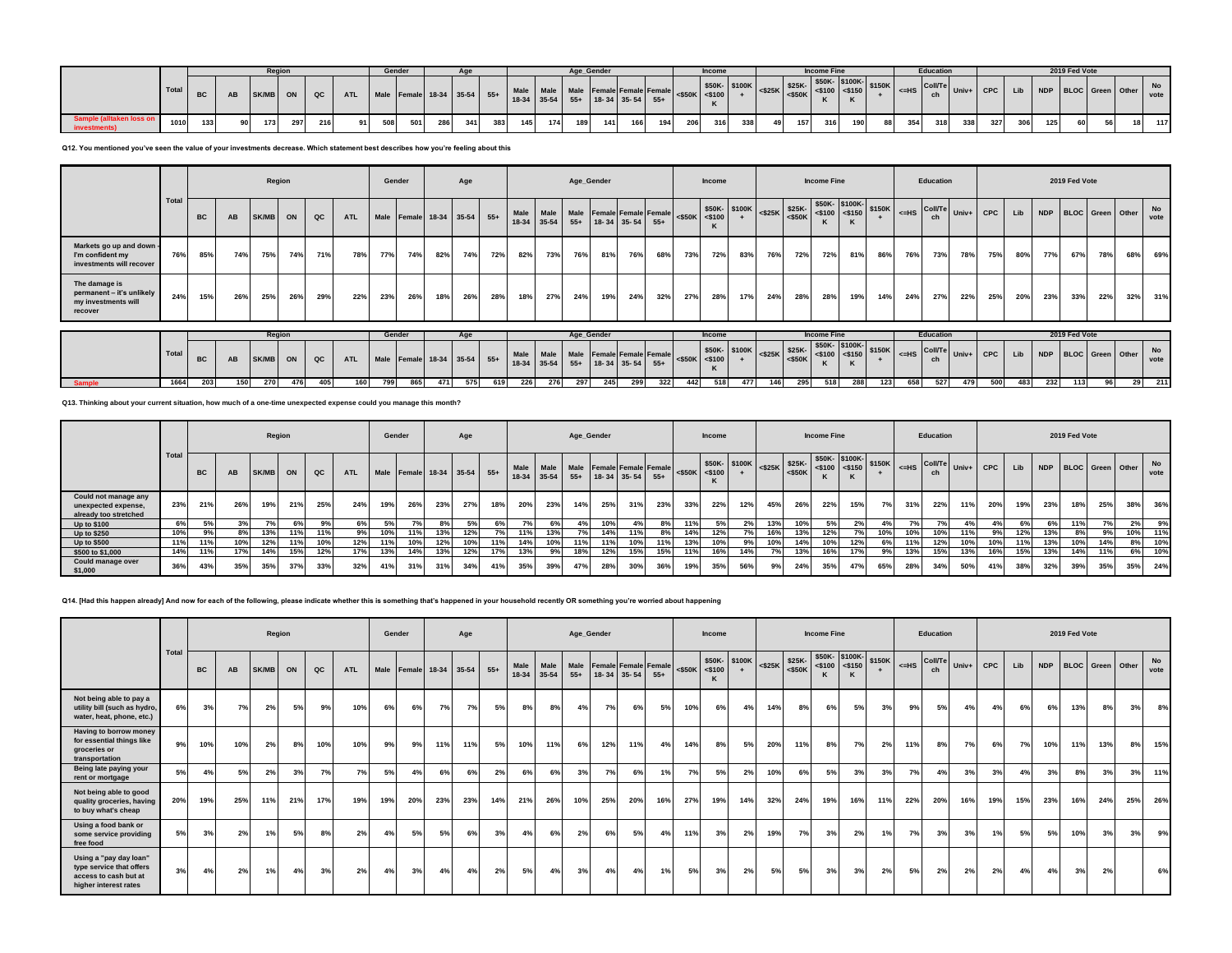**Q14. [Worried about having to do this] And now for each of the following, please indicate whether this is something that's happened in your household recently OR something you're worried about happening**

|                                                                                                      |       |           |     |              | Region |     |            | Gender |                         |     | Age |       |               |                   |               | Age_Gender                  |             |       |           | Income         |              |           |        | <b>Income Fine</b>                                                                        |     |        |                              | Education |       |     |     |            | 2019 Fed Vote |                         |     |            |
|------------------------------------------------------------------------------------------------------|-------|-----------|-----|--------------|--------|-----|------------|--------|-------------------------|-----|-----|-------|---------------|-------------------|---------------|-----------------------------|-------------|-------|-----------|----------------|--------------|-----------|--------|-------------------------------------------------------------------------------------------|-----|--------|------------------------------|-----------|-------|-----|-----|------------|---------------|-------------------------|-----|------------|
|                                                                                                      | Total | <b>BC</b> | AB  | <b>SK/MB</b> | ON     | QC  | <b>ATL</b> |        | Male Female 18-34 35-54 |     |     | $55+$ | Male<br>18-34 | Male<br>$35 - 54$ | Male<br>$55+$ | <b>Female Female Female</b> | 18-34 35-54 | $55+$ | $<$ \$50K | $<$ \$100<br>к | \$50K-\$100K | $<$ \$25K | \$25K- | \$50K-\$100K-<br>$\left  \begin{array}{c} 250K & 2100 \\ 250K & 2100 \end{array} \right $ |     | \$150K | L <sub>&lt;=HS</sub> Coll/Te | ch        | Univ+ | CPC | Lib | <b>NDP</b> |               | <b>BLOC</b> Green Other |     | No<br>vote |
| Not being able to pay a<br>utility bill (such as hydro,<br>water, heat, phone, etc.)                 | 27%   | 24%       | 34% | 33%          | 30%    | 21% | 27%        | 24%    | 30%                     | 31% | 35% | 18%   | 24%           | 31%               | 19%           | 37%                         | 39%         | 17%   | 32%       | 28%            | 23%          | 30%       | 33%    | 28%                                                                                       | 27% | 18%    | 30%                          | 31%       | 20%   | 29% | 24% | 32%        | 17%           | 24%                     | 40% | 33%        |
| Having to borrow money<br>for essential things like<br>aroceries or<br>transportation                | 23%   | 19%       | 29% | 29%          | 24%    | 20% | 24%        | 22%    | 25%                     | 27% | 29% | 15%   | 28%           | 27%               | 12%           | 27%                         | 31%         | 18%   | 28%       | 23%            | 20%          | 29%       | 28%    | 23%                                                                                       | 21% | 17%    | 26%                          | 25%       | 18%   | 23% | 24% | 25%        | 18%           | 25%                     | 34% | 23%        |
| Being late paying your<br>rent or mortgage                                                           | 30%   | 31%       | 34% | 35%          | 32%    | 22% | 27%        | 29%    | 31%                     | 33% | 39% | 19%   | 30%           | 37%               | 19%           | 35%                         | 40%         | 19%   | 31%       | 32%            | 28%          | 27%       | 33%    | 32%                                                                                       | 33% | 21%    | 30%                          | 35%       | 24%   | 32% | 27% | 36%        | 21%           | 31%                     | 43% | 26%        |
| Not being able to good<br>quality groceries, having<br>to buy what's cheap                           | 34%   | 33%       | 38% | 38%          | 35%    | 28% | 36%        | 31%    | 37%                     | 34% | 38% | 30%   | 37%           | 30%               | 28%           | 32%                         | 45%         | 32%   | 36%       | 35%            | 30%          | 33%       | 37%    | 35%                                                                                       | 31% | 29%    | 36%                          | 33%       | 31%   | 33% | 37% | 36%        | 22%           | 32%                     | 41% | 33%        |
| Using a food bank or<br>some service providing<br>free food                                          | 14%   | 12%       | 20% | 14%          | 15%    | 12% | 15%        | 14%    | 15%                     | 15% | 18% | 10%   | 12%           | 20%               | 9%            | 17%                         | 16%         | 11%   | 22%       | 12%            | 8%           | 18%       | 25%    | 12%                                                                                       | 10% | 6%     | 18%                          | 13%       | 10%   | 13% | 14% | 14%        | 10%           | 17%                     | 21% | 16%        |
| Using a "pay day loan"<br>type service that offers<br>access to cash but at<br>higher interest rates | 9%    | 8%        | 9%  | 9%           | 8%     | 9%  | 10%        | 9%     | 8%                      | 9%  | 13% | 4%    | 9%            | 14%               | 5%            | 10%                         | 11%         | 4%    | 11%       | 9%             | 6%           | 11%       | 11%    | 9%                                                                                        | 7%  | 3%     | 9%                           | 10%       | 7%    | 6%  | 10% | 7%         | 8%            | 9%                      | 7%  | 14%        |

**Q14. [Happen already/Worried about having to do this] And now for each of the following, please indicate whether this is something that's happened in your household recently OR something you're worried about happening**

|                                                                                                      |       |           |     |              | Region |     |            | Gender |     |                             | Age |     |                   |                   |     | Age_Gender                                         |     |       |                     | <b>Income</b> |              |           |               | <b>Income Fine</b>                |     |        |     | Education                     |     |            |     |            | 2019 Fed Vote |                  |     |            |
|------------------------------------------------------------------------------------------------------|-------|-----------|-----|--------------|--------|-----|------------|--------|-----|-----------------------------|-----|-----|-------------------|-------------------|-----|----------------------------------------------------|-----|-------|---------------------|---------------|--------------|-----------|---------------|-----------------------------------|-----|--------|-----|-------------------------------|-----|------------|-----|------------|---------------|------------------|-----|------------|
|                                                                                                      | Total | <b>BC</b> | AB  | <b>SK/MB</b> | ON     | QC  | <b>ATL</b> |        |     | Male Female 18-34 35-54 55+ |     |     | Male<br>$18 - 34$ | Male<br>$35 - 54$ |     | Male Female Female Female<br>$55+$   18-34   35-54 |     | $55+$ | $<$ \$50K $<$ \$100 |               | \$50K-\$100K | $<$ \$25K | $$25K - $50K$ | \$50K-\$100K-<br>$<$ \$100 <\$150 |     | \$150K |     | $\leq$ HS Coll/Te Univ+<br>ch |     | <b>CPC</b> | Lib | <b>NDP</b> |               | BLOC Green Other |     | No<br>vote |
| Not being able to pay a<br>utility bill (such as hydro,<br>water, heat, phone, etc.)                 | 34%   | 28%       | 42% | 36%          | 34%    | 30% | 37%        | 31%    | 36% | 38%                         | 42% | 23% | 31%               | 38%               | 23% | 44%                                                | 45% | 22%   | 42%                 | 34%           | 27%          | 43%       | 41%           | 34%                               | 32% | 22%    | 39% | 36%                           | 24% | 34%        | 30% | 37%        | 30%           | 31%              | 43% | 40%        |
| Having to borrow money<br>for essential things like<br>aroceries or<br>transportation                | 32%   | 29%       | 39% | 31%          | 32%    | 31% | 34%        | 30%    | 34% | 39%                         | 40% | 20% | 38%               | 38%               | 18% | 39%                                                | 41% | 22%   | 42%                 | 31%           | 25%          | 49%       | 38%           | 31%                               | 27% | 20%    | 36% | 33%                           | 25% | 29%        | 31% | 34%        | 28%           | 39%              | 42% | 37%        |
| Being late paying your<br>rent or mortgage                                                           | 34%   | 35%       | 39% | 37%          | 36%    | 29% | 35%        | 33%    | 35% | 39%                         | 45% | 21% | 36%               | 44%               | 22% | 42%                                                | 46% | 20%   | 38%                 | 37%           | 31%          | 37%       | 39%           | 37%                               | 36% | 24%    | 36% | 38%                           | 27% | 35%        | 31% | 39%        | 29%           | 34%              | 46% | 37%        |
| Not being able to good<br>quality groceries, having<br>to buy what's cheap                           | 53%   | 53%       | 63% | 49%          | 57%    | 45% | 55%        | 50%    | 57% | 57 <sup>°</sup>             | 61% | 44% | 58%               | 56%               | 38% | 57%                                                | 65% | 49%   | 62%                 | 54%           | 44%          | 65%       | 61%           | 54%                               | 47% | 40%    | 58% | 53%                           | 47% | 52%        | 52% | 59%        | 38%           | 56%              | 66% | 59%        |
| Using a food bank or<br>some service providing<br>free food                                          | 19%   | 15%       | 22% | 14%          | 20%    | 20% | 17%        | 18%    | 20% | 20%                         | 24% | 13% | 16%               | 26%               | 12% | 23%                                                | 22% | 15%   | 33%                 | 15%           | 10%          | 37%       | 31%           | 15%                               | 12% | 7%     | 25% | 17%                           | 13% | 15%        | 19% | 20%        | 20%           | 20%              | 24% | 25%        |
| Using a "pay day loan"<br>type service that offers<br>access to cash but at<br>higher interest rates | 12%   | 12%       | 11% | 10%          | 12%    | 13% | 12%        | 13%    | 11% | 14%                         | 17% | 6%  | 13%               | 18%               | 7%  | 14%                                                | 15% | 5%    | 16%                 | 12%           | 8%           | 17%       | 16%           | 12%                               | 10% | 5%     | 14% | 12%                           | 9%  | 8%         | 14% | 12%        | 11%           | 11%              | 7%  | 20%        |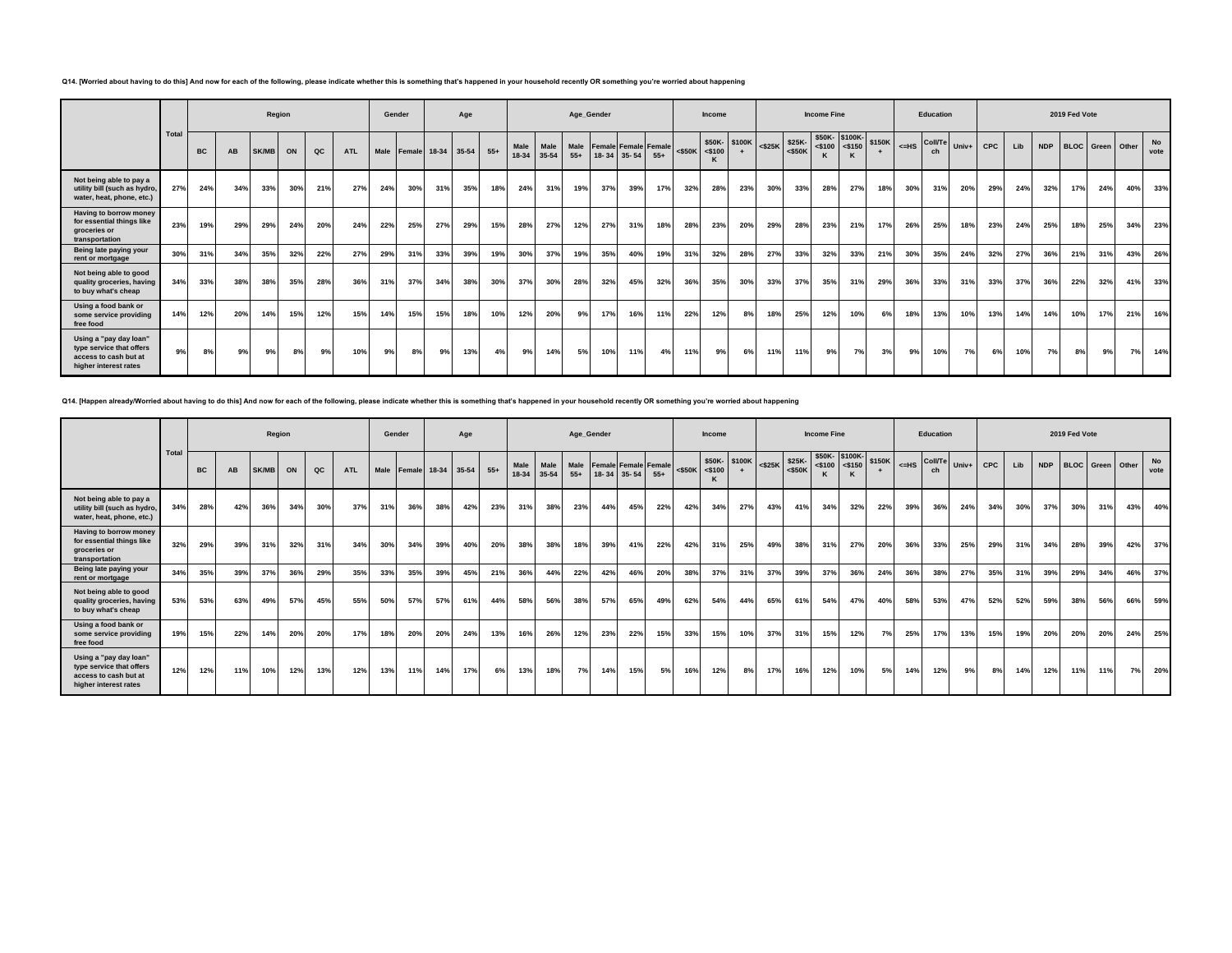### **Q14. [Not had to and do not expect to deal with this] And now for each of the following, please indicate whether this is something that's happened in your household recently OR something you're worried about happening**

|                                                                                                      |       |           |     |              | Region |     |            | Gender |                    |     | Age |       |               |               |               | Age_Gender                  |             |       |     | Income              |               |           |                     | <b>Income Fine</b>                |     |        |           | Education            |             |     |     |            | 2019 Fed Vote |                         |     |                   |
|------------------------------------------------------------------------------------------------------|-------|-----------|-----|--------------|--------|-----|------------|--------|--------------------|-----|-----|-------|---------------|---------------|---------------|-----------------------------|-------------|-------|-----|---------------------|---------------|-----------|---------------------|-----------------------------------|-----|--------|-----------|----------------------|-------------|-----|-----|------------|---------------|-------------------------|-----|-------------------|
|                                                                                                      | Total | <b>BC</b> | AB  | <b>SK/MB</b> | ON     | QC  | <b>ATL</b> | Male   | Female 18-34 35-54 |     |     | $55+$ | Male<br>18-34 | Male<br>35-54 | Male<br>$55+$ | <b>Female Female Female</b> | 18-34 35-54 | $55+$ |     | $<$ \$50K $<$ \$100 | \$50K- \$100K | $<$ \$25K | \$25K-<br>$<$ \$50K | \$50K-\$100K-<br>$<$ \$100 <\$150 |     | \$150K | $\leq$ HS | <b>Coll/Te</b><br>ch | Univ+ $CPC$ |     | Lib | <b>NDP</b> |               | <b>BLOC</b> Green Other |     | <b>No</b><br>vote |
| Not being able to pay a<br>utility bill (such as hydro,<br>water, heat, phone, etc.)                 | 66%   | 72%       | 58% | 64%          | 66%    | 70% | 63%        | 69%    | 64%                | 62% | 58% | 77%   | 69%           | 62%           | 77%           | 56%                         | 55%         | 78%   | 58% | 66%                 | 73%           | 57%       | 59%                 | 66%                               | 68% | 78%    | 61%       | 64%                  | 76%         | 66% | 70% | 63%        | 70%           | 69%                     | 57% | 60%               |
| Having to borrow money<br>for essential things like<br>aroceries or<br>transportation                | 68%   | 71%       | 61% | 69%          | 68%    | 69% | 66%        | 70%    | 66%                | 61% | 60% | 80%   | 62%           | 62%           | 82%           | 61%                         | 59%         | 78%   | 58% | 69%                 | 75%           | 51%       | 62%                 | 69%                               | 73% | 80%    | 64%       | 67%                  | 75%         | 71% | 69% | 66%        | 72%           | 61%                     | 58% | 63%               |
| Being late paying your<br>rent or mortgage                                                           | 66%   | 65%       | 61% | 63%          | 64%    | 71% | 65%        | 67%    | 65%                | 61% | 55% | 79%   | 64%           | 56%           | 78%           | 58%                         | 54%         | 80%   | 62% | 63%                 | 69%           | 63%       | 61%                 | 63%                               | 64% | 76%    | 64%       | 62%                  | 73%         | 65% | 69% | 61%        | 71%           | 66%                     | 54% | 63%               |
| Not being able to good<br>quality groceries, having<br>to buy what's cheap                           | 47%   | 47%       | 37% | 51%          | 43%    | 55% | 45%        | 50%    | 43%                | 43% | 39% | 56%   | 42%           | 44%           | 62%           | 43%                         | 35%         | 51%   | 38% | 46%                 | 56%           | 35%       | 39%                 | 46%                               | 53% | 60%    | 42%       | 47%                  | 53%         | 48% | 48% | 41%        | 62%           | 44%                     | 34% | 41%               |
| Using a food bank or<br>some service providing<br>free food                                          | 81%   | 85%       | 78% | 86%          | 80%    | 80% | 83%        | 82%    | 80%                | 80% | 76% | 87%   | 84%           | 74%           | 88%           | 77%                         | 78%         | 85%   | 67% | 85%                 | 90%           | 63%       | 69%                 | 85%                               | 88% | 93%    | 75%       | 83%                  | 87%         | 85% | 81% | 80%        | 80%           | 80%                     | 76% | 75%               |
| Using a "pay day loan"<br>type service that offers<br>access to cash but at<br>higher interest rates | 88%   | 88%       | 89% | 90%          | 88%    | 87% | 88%        | 87%    | 89%                | 86% | 83% | 94%   | 87%           | 82%           | 93%           | 86%                         | 85%         | 95%   | 84% | 88%                 | 92%           | 83%       | 84%                 | 88%                               | 90% | 95%    | 86%       | 88%                  | 91%         | 92% | 86% | 88%        | 89%           | 89%                     | 93% | 80%               |

### **Q14. [Not being able to pay a utility bill], please indicate whether this is something that's happened in your household recently OR something you're worried about happening**

|                                                   |       |           |     |          | Region |     |     | Gender |     |     | Age                         |     |     |             |     | Age_Gender                                                   |     |     |     | <b>Income</b>       |              |     |     | <b>Income Fine</b> |                                                                                                                                                                                                                                                                                                                                           |     |     | Education |     |                                                    |     |     | 2019 Fed Vote        |     |     |                   |
|---------------------------------------------------|-------|-----------|-----|----------|--------|-----|-----|--------|-----|-----|-----------------------------|-----|-----|-------------|-----|--------------------------------------------------------------|-----|-----|-----|---------------------|--------------|-----|-----|--------------------|-------------------------------------------------------------------------------------------------------------------------------------------------------------------------------------------------------------------------------------------------------------------------------------------------------------------------------------------|-----|-----|-----------|-----|----------------------------------------------------|-----|-----|----------------------|-----|-----|-------------------|
|                                                   | Total | <b>BC</b> | AB  | SK/MB ON |        | QC  | ATL |        |     |     | Male Female 18-34 35-54 55+ |     |     | 18-34 35-54 |     | Male Male Male Female Female Female<br>$55+$ 18-34 35-54 55+ |     |     |     | $<$ \$50K $<$ \$100 | \$50K-\$100K |     |     |                    | $S50K -$ \$100K-<br>\$150K<br>$\left  \begin{matrix} 1 \\ 256 \end{matrix} \right $ $\left  \begin{matrix} 100 \end{matrix} \right $ $\left  \begin{matrix} 256 \end{matrix} \right $ $\left  \begin{matrix} 250 \end{matrix} \right $ $\left  \begin{matrix} 3100 \end{matrix} \right $ $\left  \begin{matrix} 450 \end{matrix} \right $ |     |     |           |     | $\Big $ <=HS $\Big $ Coll/Te Univ+ CPC $\Big $ Lib |     |     | NDP BLOC Green Other |     |     | <b>No</b><br>vote |
| Had this happen already                           | 6%    | 20        | 7%  | 2%       | 5%     | 9%  | 10% | 6%     | 6%  | 7%  | 7%                          | 5%  | 8%  | 8%          | 4%  | 7%                                                           | 6%  | 5%  | 10% | 6%                  | 4%           | 14% | 8%  | 6%                 | 5%                                                                                                                                                                                                                                                                                                                                        | 3%  | 9%  | 5%        | 4%  | 4%                                                 | 6%  | 6%  | 13%                  | 8%  | 3%  | 8%                |
| Worried about having to<br>do this                | 27%   | 24%       | 34% | 33%      | 30%    | 21% | 27% | 24%    | 30% | 31% | 35%                         | 18% | 24% | 31%         | 19% | 37%                                                          | 39% | 17% | 32% | 28%                 | 23%          | 30% | 33% | 28%                | 27%                                                                                                                                                                                                                                                                                                                                       | 18% | 30% | 31%       | 20% | 29%                                                | 24% | 32% | 17%                  | 24% | 40% | 33%               |
| Not had to and do not<br>expect to deal with this | 66%   | 72%       | 58% | 64%      | 66%    | 70% | 63% | 69%    | 64% | 62% | 58%                         | 77% | 69% | 62%         | 77% | 56%                                                          | 55% | 78% | 58% | 66%                 | 73%          | 57% | 59% | 66%                | 68%                                                                                                                                                                                                                                                                                                                                       | 78% | 61% | 64%       | 76% | 66%                                                | 70% | 63% | 70%                  | 69% | 57% | 60%               |

#### **Q14 [Not being to borrow money for essential things like groceries or transportation], please indicate whether this is something that's happened in your household recently OR something you're worried about happening**

|                                                   |       |           |           |          | Region |     |            | Gender |     |     | Age                         |     |     |                          |     | Age Gender            |     |                           |     | <b>Income</b> |                                                                                                                                                                                                                                                                                                                                                                                                                                 |     |     | <b>Income Fine</b> |     |     |                                                             | Education |     |     |     |     | 2019 Fed Vote |     |                      |            |
|---------------------------------------------------|-------|-----------|-----------|----------|--------|-----|------------|--------|-----|-----|-----------------------------|-----|-----|--------------------------|-----|-----------------------|-----|---------------------------|-----|---------------|---------------------------------------------------------------------------------------------------------------------------------------------------------------------------------------------------------------------------------------------------------------------------------------------------------------------------------------------------------------------------------------------------------------------------------|-----|-----|--------------------|-----|-----|-------------------------------------------------------------|-----------|-----|-----|-----|-----|---------------|-----|----------------------|------------|
|                                                   | Total | <b>BC</b> | <b>AB</b> | SK/MB ON |        | QC  | <b>ATL</b> |        |     |     | Male Female 18-34 35-54 55+ |     |     | Male Male<br>18-34 35-54 |     | $55+$ 18-34 35-54 55+ |     | Male Female Female Female |     |               | $\left  \begin{array}{cc} -\text{value} \\ -\text{550K} \end{array} \right $ $\left  \begin{array}{cc} \text{550K} & \text{5100K} \\ -\text{5100} & + \end{array} \right $ $\left  \begin{array}{cc} \text{525K} & \text{550K} \\ -\text{525K} & \text{550K} \end{array} \right $ $\left  \begin{array}{cc} \text{5100K} & \text{5100K} \\ -\text{5150} & \text{5150K} \end{array} \right $ $\left  \begin{array}{cc} \text{25$ |     |     |                    |     |     | $\left  \right $ $\leq$ HS $\left $ Coll/Te $\right $ Univ+ |           |     | CPC | Lib |     |               |     | NDP BLOC Green Other | No<br>vote |
| Had this happen already                           | 9%    | 10%       | 10%       | 2%       | 8%     | 10% | 10%        | 9%     | 9%  | 11% | 11%                         | 5%  | 10% | 11%                      | 6%  | 12%                   | 11% |                           | 14% | 8%            | 5%                                                                                                                                                                                                                                                                                                                                                                                                                              | 20% | 11% | 8%                 |     | 2%  | 11%                                                         | 8%        | 7%  | 6%  | 7%  | 10% | 11%           | 13% | 8%                   | 15%        |
| Worried about having to<br>do this                | 23%   | 19%       | 29%       | 29%      | 24%    | 20% | 24%        | 22%    | 25% | 27% | 29%                         | 15% | 28% | 27%                      | 12% | 27%                   | 31% | 18%                       | 28% | 23%           | 20%                                                                                                                                                                                                                                                                                                                                                                                                                             | 29% | 28% | 23%                | 21% | 17% | 26%                                                         | 25%       | 18% | 23% | 24% | 25% | 18%           | 25% | 34%                  | 23%        |
| Not had to and do not<br>expect to deal with this | 68%   | 71%       | 61%       | 69%      | 68%    | 69% | 66%        | 70%    | 66% | 61% | 60%                         | 80% | 62% | 62%                      | 82% | 61%                   | 59% | 78%                       | 58% | 69%           | 75%                                                                                                                                                                                                                                                                                                                                                                                                                             | 51% | 62% | 69%                | 73% | 80% | 64%                                                         | 67%       | 75% | 71% | 69% | 66% | 72%           | 61% | 58%                  | 63%        |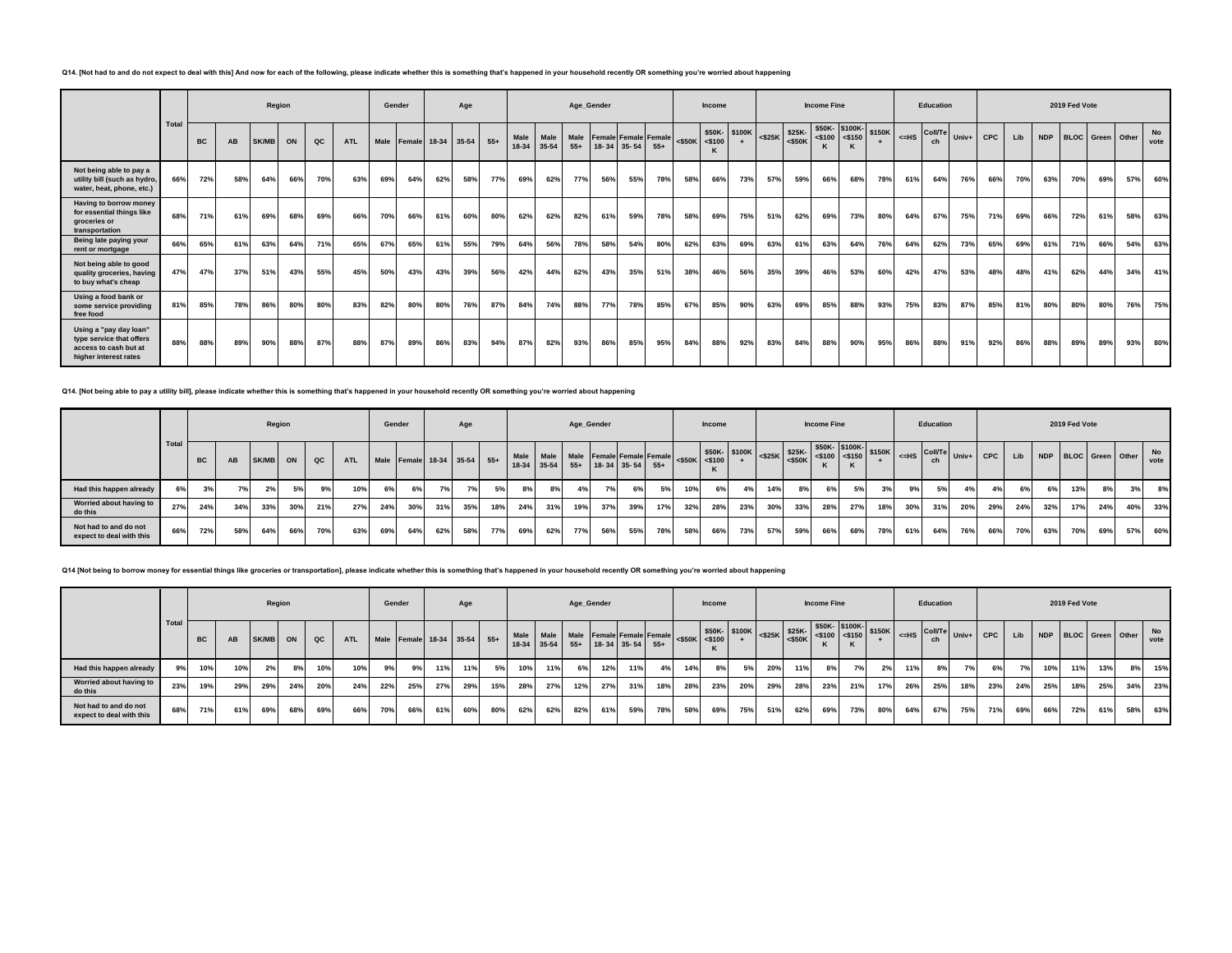### **Q14. [Being late paying your rent or mortgage], please indicate whether this is something that's happened in your household recently OR something you're worried about happening**

|                                                   |      |           |     | Region |     |     |            | Gender |                             |     | Age  |     |         |     |     | Age Gender                |     |                                     |                     | <b>Income</b> |                                                                                                  |     |     | <b>Income Fine</b> |     |     |     | Education |           |         |     |            | 2019 Fed Vote           |     |    |                   |
|---------------------------------------------------|------|-----------|-----|--------|-----|-----|------------|--------|-----------------------------|-----|------|-----|---------|-----|-----|---------------------------|-----|-------------------------------------|---------------------|---------------|--------------------------------------------------------------------------------------------------|-----|-----|--------------------|-----|-----|-----|-----------|-----------|---------|-----|------------|-------------------------|-----|----|-------------------|
|                                                   | Tota | <b>BC</b> | AB  | SK/MB  | ON  | QC  | <b>ATL</b> |        | Male Female 18-34 35-54 55+ |     |      |     | $18-34$ |     |     | 35-54 55+ 18-34 35-54 55+ |     | Male Male Male Female Female Female | $<$ \$50K $<$ \$100 |               | V100K S25K S25K S400K S150K S150K SHS COUTE University of the SASSON STATE STATE<br>\$50K-\$100K |     |     |                    |     |     |     |           | $ $ Univ+ | CPC Lib |     | <b>NDP</b> | <b>BLOC</b> Green Other |     |    | <b>No</b><br>vote |
| Had this happen already                           | 5%   | 4%        | 5%  | 2%     | 3%  | 7%  | 7%         | 5%     | 4%                          | 6%  | 6% 1 | 2%  | 6%      | 6%  | 3%  | 7%                        | 6%  |                                     | 7%1                 | 5%            | 2%                                                                                               | 10% | 6%  | 5%                 | 3%  | 3%  | 7%  | 4%        | 3%        | 3%      | 4%  | 3%         | 8%                      | 3%  | 3% | 11%               |
| Worried about having to<br>do this                | 30%  | 31%       | 34% | 35%    | 32% | 22% | 27%        | 29%    | 31%                         | 33% | 39%  | 19% | 30%     | 37% | 19% | 35%                       | 40% | 19%                                 | 31%                 | 32%           | 28%                                                                                              | 27% | 33% | 32%                | 33% | 21% | 30% | 35%       | 24%       | 32%     | 27% | 36%        | 21%                     | 31% |    | 43% 26%           |
| Not had to and do not<br>expect to deal with this | 66%  | 65%       | 61% | 63%    | 64% | 71% | 65%        | 67%    | 65%                         | 61% | 55%  | 79% | 64%     | 56% | 78% | 58%                       | 54% | 80%                                 | 62%                 | 63%           | 69%                                                                                              | 63% | 61% | 63%                | 64% | 76% | 64% | 62%       | 73%       | 65%     | 69% | 61%        | 71%                     | 66% |    | 54% 63%           |

**Q14. [Not being able to good quality groceries, having to buy what's cheap] please indicate whether this is something that's happened in your household recently OR something you're worried about happening**

|                                                   |      |           |     |       | Region |               |            |     | Gender                      |     | Age |     |     |             |       | Age_Gender        |     |                                                   |     | <b>Income</b> |               |     |     | <b>Income Fine</b> |     |                                                                                                                                    |     | Education |                                                          |     |     |     | 2019 Fed Vote |                      |     |            |
|---------------------------------------------------|------|-----------|-----|-------|--------|---------------|------------|-----|-----------------------------|-----|-----|-----|-----|-------------|-------|-------------------|-----|---------------------------------------------------|-----|---------------|---------------|-----|-----|--------------------|-----|------------------------------------------------------------------------------------------------------------------------------------|-----|-----------|----------------------------------------------------------|-----|-----|-----|---------------|----------------------|-----|------------|
|                                                   | Tota | <b>BC</b> | AB  | SK/MB | ON     | $_{\alpha c}$ | <b>ATL</b> |     | Male Female 18-34 35-54 55+ |     |     |     |     | 18-34 35-54 | $55+$ | $18-34$ 35-54 55+ |     | Male Male Male Female Female Female <\$50K <\$100 |     |               | \$50K- \$100K |     |     |                    |     | $\frac{15100 \text{K}}{525 \text{K}}$ $\frac{\$25 \text{K}}{550 \text{K}}$ $\frac{\$500 \text{K}}{5500 \text{K}}$ $\$150 \text{K}$ |     | ch        | $\left  \right $ <=HS $\left  \right $ Coll/Te Univ+ CPC |     | Lib |     |               | NDP BLOC Green Other |     | No<br>vote |
| Had this happen already                           | 20%  | 19%       | 25% | 11%   | 21%    | 17%           | 19%        | 19% | 20%                         | 23% | 23% | 14% | 21% | 26%         | 10%   | 25%               | 20% | 16%                                               | 27% | 19%           | 14%           | 32% | 24% | 19%                | 16% | 11%                                                                                                                                | 22% | 20%       | 16%                                                      | 19% | 15% | 23% | 16%           | 24%                  | 25% | 26%        |
| Worried about having to<br>do this                | 34%  | 33%       | 38% | 38%   | 35%    | 28%           | 36%        | 31% | 37%                         | 34% | 38% | 30% | 37% | 30%         | 28%   | 32%               | 45% | 32%                                               | 36% | 35%           | 30%           | 33% | 37% | 35%                | 31% | 29%                                                                                                                                | 36% | 33%       | 31%                                                      | 33% | 37% | 36% | 22%           | 32%                  | 41% | 33%        |
| Not had to and do not<br>expect to deal with this | 47%  | 47%       | 37% | 51%   | 43%    | 55%           | 45%        | 50% | 43%                         | 43% | 39% | 56% | 42% | 44%         | 62%   | 43%               | 35% | 51%                                               | 38% | 46%           | 56%           | 35% | 39% | 46%                | 53% | 60%                                                                                                                                | 42% | 47%       | 53%                                                      | 48% | 48% | 41% | 62%           | 44%                  | 34% | 41%        |

**Q14. [Using a food bank or some service providing free food] , please indicate whether this is something that's happened in your household recently OR something you're worried about happening**

|                                                   |       |           |     | Region   |     |       |            | Gender |                             |     | Age |     |     |             |     | Age_Gender |                       |                                                   |     | Income       |     |     |     | <b>Income Fine</b>                                                                                                                                                                                                                                                         |     |     |     | Education                    |         |            |     |     | 2019 Fed Vote |                      |     |                   |
|---------------------------------------------------|-------|-----------|-----|----------|-----|-------|------------|--------|-----------------------------|-----|-----|-----|-----|-------------|-----|------------|-----------------------|---------------------------------------------------|-----|--------------|-----|-----|-----|----------------------------------------------------------------------------------------------------------------------------------------------------------------------------------------------------------------------------------------------------------------------------|-----|-----|-----|------------------------------|---------|------------|-----|-----|---------------|----------------------|-----|-------------------|
|                                                   | Total | <b>BC</b> | AB  | SK/MB ON |     | QC    | <b>ATL</b> |        | Male Female 18-34 35-54 55+ |     |     |     |     | 18-34 35-54 |     |            | $55+$ 18-34 35-54 55+ | Male Male Male Female Female Female <\$50K <\$100 |     | \$50K-\$100K |     |     |     | $$50K - $100K - $150K$<br>$\left  \begin{array}{c} \text{S25K} \\ \text{S25K} \end{array} \right  \begin{array}{c} \text{S25K} \\ \text{S50K} \end{array} \begin{array}{c} \text{S10K} \\ \text{S100} \end{array} \begin{array}{c} \text{S10K} \\ \text{S150} \end{array}$ |     |     |     | $\vert$ <=HS $\vert$ Coll/Te | $Univ+$ | <b>CPC</b> | Lib |     |               | NDP BLOC Green Other |     | <b>No</b><br>vote |
| Had this happen already                           | 5%    | 3%        | 2%  | 1%       | 5%  | $8\%$ | 2%         | 4%     | 5%                          | 5%  | 6%  | 3%  | 4%  | 6%          | 2%  | 6%         | 5%                    | 4%                                                | 11% | 3%           | 2%  | 19% |     | 3%                                                                                                                                                                                                                                                                         | 2%  | 1%  | 7%  | 3%                           | 3%      | 1%         | 5%  | 5%  | 10%           | 20I                  | 3%  | 9%                |
| Worried about having to<br>do this                | 14%   | 12%       | 20% | 14%      | 15% | 12%   | 15%        | 14%    | 15%                         | 15% | 18% | 10% | 12% | 20%         | 9%  | 17%        | 16%                   | 11%                                               | 22% | 12%          | 8%  | 18% | 25% | 12%                                                                                                                                                                                                                                                                        | 10% | 6%  | 18% | 13%                          | 10%     | 13%        | 14% | 14% | 10%           | 17%                  | 21% | 16%               |
| Not had to and do not<br>expect to deal with this | 81%   | 85%       | 78% | 86%      | 80% | 80%   | 83%        | 82%    | 80%                         | 80% | 76% | 87% | 84% | 74%         | 88% | 77%        | 78%                   | 85%                                               | 67% | 85%          | 90% | 63% | 69% | 85%                                                                                                                                                                                                                                                                        | 88% | 93% | 75% | 83%                          | 87%     | 85%        | 81% | 80% | 80%           | 80%                  | 76% | 75%               |

Q14. [Using a "pay day loan" type service that offers access to cash but at higher interest rates], please indicate whether this is something that's happened in your household recently OR something you're worried about hap

|                                                   |      |           |                   |       | Region |     |            | Gender |                 |     | Age |     |             |     |     | Age_Gender                                                                                                |     |     |     | <b>Income</b> |     |     |     | <b>Income Fine</b> |     |     |     | Education                              |         |     |     |     | 2019 Fed Vote |     |                      |            |
|---------------------------------------------------|------|-----------|-------------------|-------|--------|-----|------------|--------|-----------------|-----|-----|-----|-------------|-----|-----|-----------------------------------------------------------------------------------------------------------|-----|-----|-----|---------------|-----|-----|-----|--------------------|-----|-----|-----|----------------------------------------|---------|-----|-----|-----|---------------|-----|----------------------|------------|
|                                                   | Tota | <b>BC</b> | AB                | SK/MB | ON     | QC  | <b>ATL</b> |        |                 |     |     |     | 18-34 35-54 |     |     | Male Female 18-34 35-54 55+ Male Male Male Female Female Female <\$50K \\ \\$100<br>$55+$ 18-34 35-54 55+ |     |     |     | \$50K-\$100K  |     |     |     |                    |     |     |     | $ \left $ <=HS $\right $ Coll/Te<br>ch | Univ+ I | CPC | Lib |     |               |     | NDP BLOC Green Other | No<br>vote |
| Had this happen already                           | 3%   | 4%        | $\Omega$<br>$2\%$ | 1%    | 4%     | 3%  | 2%         | 4%     | 3%              | 4%  | 4%  | 2%  | 5%          | 4%  | 3%  | 4%                                                                                                        | 4%  | 1%  | 5%  | 3%            | 2%  | 5%  | 5%  | 3%                 | 3%  | 2%  | 5%  | 2%                                     | 2%      | 2%  | 4%  | 4%  | 3%            | 2%  |                      | 6%         |
| Worried about having to<br>do this                | 9%   | 8%        |                   | 9%    | 8%     | 9%  | 10%        | 9%     | 00 <sup>1</sup> | 00  | 13% | 4%  | 9%          | 14% | 5%  | 10%                                                                                                       | 11% | 4%  | 11% | 9%            | 6%  | 11% | 11% | 9%                 |     | 3%  | 99  | 10%                                    | 7%      | 6%  | 10% | 7%1 | 8%            | 9%  | 7%                   | 14%        |
| Not had to and do not<br>expect to deal with this | 88%  | 88%       | 89%               | 90%   | 88%    | 87% | 88%        | 87%    | 89%             | 86% | 83% | 94% | 87%         | 82% | 93% | 86%                                                                                                       | 85% | 95% | 84% | 88%           | 92% | 83% | 84% | 88%                | 90% | 95% | 86% | 88%                                    | 91%     | 92% | 86% | 88% | 89%           | 89% | 93%                  | 80%        |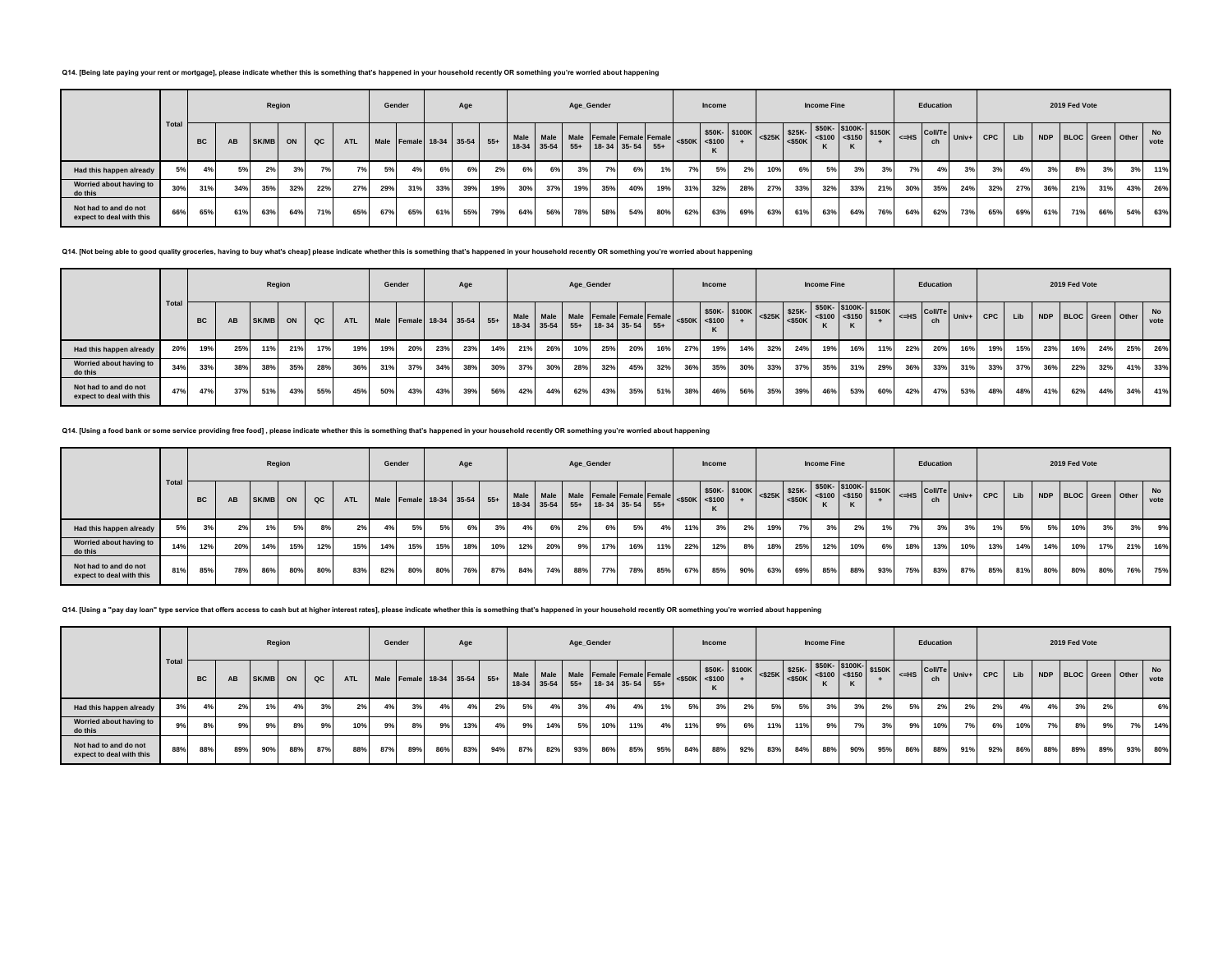#### **Q21. What is your current working status?**

|                                                                              |       |           |           |              | Region |     |            | Gender |                         |     | Age |       |               |               |               | Age Gender                  |             |       |           | Income                   |                     |                 |                                                | <b>Income Fine</b>                     |               |        |         | Education            |       |            |     |            | 2019 Fed Vote |                         |       |                   |
|------------------------------------------------------------------------------|-------|-----------|-----------|--------------|--------|-----|------------|--------|-------------------------|-----|-----|-------|---------------|---------------|---------------|-----------------------------|-------------|-------|-----------|--------------------------|---------------------|-----------------|------------------------------------------------|----------------------------------------|---------------|--------|---------|----------------------|-------|------------|-----|------------|---------------|-------------------------|-------|-------------------|
|                                                                              | Total | <b>BC</b> | <b>AB</b> | <b>SK/ME</b> | ON     | QC  | <b>ATL</b> |        | Male Female 18-34 35-54 |     |     | $55+$ | Male<br>18-34 | Male<br>35-54 | $55+$         | Male Female Female Female   | 18-34 35-54 | $55+$ |           | $<$ \$50K $<$ \$100<br>ĸ | \$50K-\$100K        | $<$ \$25 $K$    | \$25K-<br>$<$ \$50K                            | $ $ <\$100 \ <\$150                    | \$50K-\$100K- | \$150K | $<=$ HS | <b>Coll/Te</b>       | Univ+ | <b>CPC</b> | Lib | <b>NDP</b> |               | <b>BLOC</b> Green       | Other | <b>No</b><br>vote |
| <b>Employed/self employed</b><br>full time (30 or more<br>hours per week)    | 43%   | 50%       | 39%       | 42%          | 42%    | 44% | 43%        | 53%    | 35%                     | 46% | 64% | 22%   | 58%           | 74%           | 29%           | 35%                         | 54%         | 16%   | 24%       | 49%                      | 62%                 | 10%             | 31%                                            | 49%                                    | 58%           | 64%    | 33%     | 45%                  | 55%   | 44%        | 46% | 44%        | 34%           | 41%                     | 52%   | 41%               |
| <b>Employed/self employed</b><br>part time (fewer than 30<br>hours per week) | 11%   | 8%        | 12%       | 13%          | 13%    | 8%  | 9%         | 8%     | 13%                     | 13% | 10% | 9%    | 11%           | 6%            | 7%            | 15%                         | 14%         | 11%   | 13%       | 10%                      | 8%                  | 11%             | 13%                                            | 10%                                    | 9%            | 7%     | 10%     | 13%                  | 9%    | 12%        | 10% | 9%         | 6%            | 15%                     | 6%    | 10%               |
| <b>Full time student</b>                                                     | 5%    | 5%        | 3%        | 6%           | 5%     | 5%  | 5%         | 4%     | 6%                      | 16% | 1%  |       | 13%           | 1%            |               | 19%                         | 1%          |       | 8%        | 3%                       | 3%                  | 15%             | 4%                                             | 3%                                     | 2%            | 6%     | 5%      | 5%                   | 4%    | 2%         | 3%  | 10%        | 5%            | 6%                      | 8%    | 9%                |
| Homemaker                                                                    | 4%    | 2%        | 10%       | 5%           | 4%     | 3%  | 3%         | $*o/$  | 8%                      | 6%  | 6%  | 1%    | 1%            | $*o$          |               | 11%                         | 11%         | 2%    | 3%        | 4%                       | 6%                  | 2%              | 4%                                             | 4%                                     | 70/           | 4%     | 5%      | 4%                   | 4%    | 6%         | 3%  | 5%         | 3%            | 2%                      | 3%    | 3%                |
| <b>Retired</b>                                                               | 22%   | 22%       | 13%       | 23%          | 21%    | 25% | 25%        | 21%    | 22%                     |     | 2%  | 57%   |               | 2%            | 55%           |                             | 2%          | 59%   | 28%       | 20%                      | 13%                 | 26%             | 29%                                            | 20%                                    | 15%           | 11%    | 27%     | 19%                  | 17%   | 25%        | 24% | 13%        | 36%           | 21%                     | 7%    | 14%               |
| <b>Currently looking for</b><br>work                                         | 5%    | 4%        | 12%       | 5%           | 4%     | 5%  | 4%         | 6%     | 4%                      | 7%  | 7%  | 2%    | 9%            | 8%            | 3%            | 5%                          | 6%          | 2%    | 8%        | 4%                       | 3%                  | 10%             | 7%                                             | 4%                                     | 3%            | 3%     | 6%      | 4%                   | 5%    | 5%         | 4%  | 4%         | 5%            | 5%                      | 15%   | 8%                |
| Not working for medical<br>reasons                                           | 6%    | 6%        | 4%        | 5%           | 6%     | 6%  | 5%         | 4%     | 7%                      | 2%  | 8%  | 6%    | 2%            | 6%            | 4%            | 3%                          | 9%          | 8%    | 12%       | 5%                       | 1%                  | 22%             | 7%                                             | 5%                                     | 2%            | $*o$   | 8%      | 6%                   | 2%    | 3%         | 6%  | 8%         | 6%            | 6%                      | 9%    | 8%                |
| Other                                                                        | 5%    | 3%        | 6%        | 2%           | 5%     | 5%  | 5%         | 3%     | 6%                      | 9%  | 3%  | 3%    | 6%            | 2%            | 3%            | 13%                         | 4%          | 3%    | 5%        | 5%                       | 3%                  | 4%              | 6%                                             | 5%                                     | 4%            | 4%     | 6%      | 3%                   | 4%    | 3%         | 4%  | 7%         | 5%            | 4%                      |       | 7%                |
| Net: employed/self<br>employed                                               | 59%   | 62%       | 55%       | 61%          | 60%    | 57% | 58%        | 65%    | 53%                     | 75% | 75% | 31%   | 82%           | 82%           | 36%           | 69%                         | 69%         | 27%   | 44%       | 62%                      | 73%                 | 36%             | 48%                                            | 62%                                    | 70%           | 77%    | 48%     | 63%                  | 68%   | 58%        | 59% | 63%        | 45%           | 63%                     | 66%   | 60%               |
|                                                                              |       |           |           |              |        |     |            |        |                         |     |     |       |               |               |               |                             |             |       |           |                          |                     |                 |                                                |                                        |               |        |         |                      |       |            |     |            |               |                         |       |                   |
|                                                                              |       |           |           |              | Region |     |            |        | Gender                  |     | Age |       |               |               |               | Age Gender                  |             |       |           | <b>Income</b>            |                     |                 |                                                | <b>Income Fine</b>                     |               |        |         | Education            |       |            |     |            | 2019 Fed Vote |                         |       |                   |
|                                                                              | Total | <b>BC</b> | <b>AB</b> | <b>SK/MB</b> | ON     | QC  | <b>ATL</b> |        | Male Female 18-34 35-54 |     |     | $55+$ | Male<br>18-34 | Male<br>35-54 | Male<br>$55+$ | <b>Female Female Female</b> | 18-34 35-54 | $55+$ | $<$ \$50K | $<$ \$100<br>K           | \$50K-\$100K<br>$+$ |                 | $\cdot$   $\leq$ $\frac{25K}{10}$<br>$<$ \$50K | \$50K-\$100K-<br>$<$ \$100 <\$150<br>ĸ |               | \$150K | $<=$ HS | <b>Coll/Te</b><br>ch | Univ+ | <b>CPC</b> | Lib | <b>NDP</b> |               | <b>BLOC</b> Green Other |       | <b>No</b><br>vote |
| <b>Sample (employed/self</b><br>emploved)                                    | 897   | 118       | 74        | 156          | 263    | 204 | 85         | 484    | 413                     | 279 | 426 | 192   | 156           | 222           | 106           | 123                         | 204         |       | 161       | 306                      | 333                 | 31 <sup>1</sup> | 130                                            | 306                                    | 195           | 88     | 285     | 306                  | 306   | 280        | 270 | 123        |               | 54                      |       | 107               |

**Q22. And which of the following fields or industries best describes the type of work you do?**

|                                                                                                     |       | Region<br><b>SK/MB</b><br>ON<br>QC<br>ВC<br>AB<br>17%<br>9%<br>13%<br>8%<br>13%<br>2%<br>3%<br>4%<br>1%<br>7%<br>5%<br>13%<br>6%<br>8%<br>12%<br>4%<br>14%<br>8%<br>8%<br>2%<br>3%<br>5%<br>3%<br>4%<br>5%<br>2%<br>7%<br>5%<br>4%<br>20%<br>14%<br>12%<br>9%<br>4% |     |     |     |     | Gender     |      |              | Age |       |       |                   | Age Gender    |               |                                            |     |                | Income    |                                |     |           | <b>Income Fine</b>  |                                 |                      |        | <b>Education</b> |                      |       |            |     | 2019 Fed Vote |                   |     |       |                   |
|-----------------------------------------------------------------------------------------------------|-------|---------------------------------------------------------------------------------------------------------------------------------------------------------------------------------------------------------------------------------------------------------------------|-----|-----|-----|-----|------------|------|--------------|-----|-------|-------|-------------------|---------------|---------------|--------------------------------------------|-----|----------------|-----------|--------------------------------|-----|-----------|---------------------|---------------------------------|----------------------|--------|------------------|----------------------|-------|------------|-----|---------------|-------------------|-----|-------|-------------------|
|                                                                                                     | Total |                                                                                                                                                                                                                                                                     |     |     |     |     | <b>ATL</b> | Male | Female 18-34 |     | 35-54 | $55+$ | Male<br>$18 - 34$ | Male<br>35-54 | Male<br>$55+$ | <b>Female Female Female</b><br>18-34 35-54 |     | $55+$          | $<$ \$50K | \$50K-\$100K<br>$<$ \$100<br>K | $+$ | $<$ \$25K | \$25K-<br>$<$ \$50K | \$50K-<br>$<$ \$100<br>$\kappa$ | \$100K-<br>$<$ \$150 | \$150K | $H = HS$         | <b>Coll/Te</b><br>ch | Univ+ | <b>CPC</b> | Lib | <b>NDP</b>    | <b>BLOC</b> Green |     | Other | <b>No</b><br>vote |
| <b>Health care</b>                                                                                  | 11%   |                                                                                                                                                                                                                                                                     |     |     |     |     | 14%        | 6%   | 18%          | 13% | 12%   | 8%    | 6%                | 7%            | 3%            | 21%                                        | 18% | 15%            | 14%       | 11%                            | 11% | 10%       | 15%                 | 11%                             | 8%                   | 16%    | 6%               | 14%                  | 14%   |            | 10% | 13%           | 15%               | 16% | 9%    | 10%               |
| Social assistance                                                                                   | 2%    |                                                                                                                                                                                                                                                                     |     |     |     |     | 2%         | 2%   | 3%           | 4%  | 2%    | 1%    | 4%                | $^{*o}$ /     | 2%            | 5%                                         | 3%  |                | 2%        | 4%                             | 1%  |           | 3%                  | 4%                              | 1%                   | 1%     | 2%               | 1%                   | 4%    | 2%         | 3%  | 3%            |                   | 5%  |       | 1%                |
| <b>Retail sales</b>                                                                                 | 7%    |                                                                                                                                                                                                                                                                     |     |     |     |     | 7%         | 6%   | 9%           | 7%  | 5%    | 12%   | 5%                | 5%            | 8%            | 8%                                         | 6%  | 17%            | 11%       | 7%                             | 5%  | 10%       |                     | 7%                              | 7%                   | 3%     | 13%              | 8%                   | 1%    | 8%         | 5%  | 5%            | 4%                | 8%  | 7%    | 14%               |
| <b>Education (teaching,</b><br>educational assistant<br>etc.)                                       | 10%   |                                                                                                                                                                                                                                                                     |     |     |     |     | 8%         | 7%   | 13%          | 8%  | 11%   | 9%    | 6%                | 9%            | 6%            | 11%                                        | 14% | 11%            | 9%        | 11%                            | 9%  | 14%       | 7%                  | 11%                             | 11%                  | 8%     | 2%               | 5%                   | 21%   | 4%         | 15% | 18%           | 2%                | 7%  | 4%    | 8%                |
| <b>Accommodation and</b><br>food service (restaurant,<br>coffee shop, caterer, etc.)                | 4%    |                                                                                                                                                                                                                                                                     |     |     |     |     | 2%         | 2%   | 5%           | 5%  | 4%    | 1%    | 3%                | 2%            | 1%            | 8%                                         | 6%  | 1%             | 9%        | 3%                             | 2%  | 7%        | 9%                  | 3%                              | 1%                   | 3%     | 6%               | 4%                   | 2%    | 3%         | 3%  | 4%            | 2%                | 6%  | 3%    | 7%                |
| <b>Licensed professional</b><br>services (e.g. medicine,<br>law, veterinarian.<br>accountant, etc.) | 5%    |                                                                                                                                                                                                                                                                     |     |     |     |     | 1%         | 5%   | 6%           | 4%  | 5%    | 6%    | 3%                | 4%            | 8%            | 6%                                         | 7%  | 3%             | 4%        | 4%                             | 7%  | 10%       | 3%                  | 4%                              | 3%                   | 12%    | 4%               | 3%                   | 8%    | 5%         | 6%  | 4%            | 11%               | 6%  | 10%   | 1%                |
| Manufacturing/constructi<br>on                                                                      | 11%   |                                                                                                                                                                                                                                                                     |     |     |     |     | 4%         | 17%  | 3%           | 13% | 9%    | 12%   | 21%               | 13%           | 18%           | 2%                                         | 4%  | 4 <sup>°</sup> | 2%        | 15%                            | 10% |           | 2%                  | 15%                             | 13%                  | 9%     | 15%              | 14%                  | 4%    | 17%        | 8%  | 5%            | 8%                | 9%  | 15%   | 9%                |
| Finance, insurance, real<br>estate                                                                  | 5%    | 6%                                                                                                                                                                                                                                                                  | 7%  | 3%  | 5%  | 4%  | 3%         | 5%   | 5%           | 7%  | 6%    | $*o/$ | 7%                | 5%            | 1%            | 6%                                         | 7%  |                | 2%        | 5%                             | 7%  | 4%        | 1%                  | 5%                              | 7%                   | 5%     | 4%               | 5%                   | 6%    | 5%         | 6%  | 3%            | 5%                | 3%  |       | 3%                |
| Public<br>administration/governme<br>nt/non-profit work                                             | 10%   | 11%                                                                                                                                                                                                                                                                 | 4%  | 6%  | 12% | 11% | 8%         | 9%   | 11%          | 8%  | 12%   | 11%   | 8%                | 10%           | 8%            | 7%                                         | 13% | 14%            | 8%        | 8%                             | 14% |           | 10%                 | 8%                              | 13%                  | 13%    | 7%               | 9%                   | 14%   | 8%         | 11% | 14%           | 18%               | 6%  | 10%   | 8%                |
| <b>Transportation and</b><br>warehousing                                                            | 5%    | 5%                                                                                                                                                                                                                                                                  | 7%  | 3%  | 4%  | 4%  | 6%         | 7%   | 2%           | 3%  | 5%    | 7%    | 5%                | 8%            | 9%            | $\frac{1}{2}$                              |     | 4%             | 4%        | 5%                             | 4%  | 2%        | 4%                  | 5%                              | 5%                   | 4%     | 9%               | 4%                   | 1%    | 5%         | 4%  | 3%            | 5%                | 4%  | 14%   | 8%                |
| <b>Culture and recreation</b><br>(e.g. tourism, hotels, etc.)                                       | 3%    | 3%                                                                                                                                                                                                                                                                  | 2%  | 3%  | 1%  | 5%  | 5%         | 3%   | 3%           | 1%  | 4%    | 2%    | 1%                | 4%            | 2%            | 2%                                         | 4%  | 1%             | 5%        | 3%                             | 1%  | 9%        | 5%                  | 3%                              | 2%                   |        | 3%               | 2%                   | 3%    | 1%         | 2%  | 6%            | 4%                | 5%  | 3%    | 3%                |
| <b>Tech/Information</b><br>technology                                                               | 6%    | 3%                                                                                                                                                                                                                                                                  | 2%  | 8%  | 7%  | 6%  | 8%         | 7%   | 4%           | 7%  | 5%    | 5%    | 7%                | 7%            | 6%            | 8%                                         | 3%  | 3%             | 4%        | 5%                             | 8%  |           | 4%                  | 5%                              | 9%                   | 6%     | 3%               | 7%                   | 7%    | 3%         | 7%  | 8%            | 5%                | 7%  | 3%    | 6%                |
| <b>Resources: Forestry,</b><br>farming, fishing, mining,<br>oil and gas                             | 4%    | 5%                                                                                                                                                                                                                                                                  | 12% | 5%  | 2%  | 2%  | 8%         | 7%   | 1%           | 5%  | 4%    | 2%    | 7%                | 8%            | 5%            | 3%                                         | 1%  |                | 1%        | 3%                             | 7%  |           | 1%                  | 3%                              | 3%                   | 10%    | 6%               | 4%                   | 3%    | 6%         | 3%  | 3%            |                   | 3%  | 10%   | 5%                |
| <b>Agriculture</b>                                                                                  | 1%    | 1%                                                                                                                                                                                                                                                                  | 1%  | 6%  | 1%  | 1%  | 2%         | 2%   | 1%           | 1%  | 1%    | 2%    | 1%                | 2%            | 2%            | 1%                                         | 1%  | 1%             | 3%        | 1%                             | 1%  | 2%        | 3%                  | 1%                              | 1%                   | $*$ %  | 1%               | 2%                   | 1%    | 2%         | 1%  |               | 2%                | 2%  | 2%    | $^{*o}$ /0        |
| Other (please specify):                                                                             | 16%   | 19%                                                                                                                                                                                                                                                                 | 9%  | 12% | 16% | 19% | 22%        | 17%  | 16%          | 14% | 15%   | 23%   | 15%               | 16%           | 20%           | 12%                                        | 14% | 25%            | 22%       | 14%                            | 13% | 32%       | 19%                 | 14%                             | 16%                  | 9%     | 20%              | 18%                  | 12%   | 19%        | 17% | 12%           | 17%               | 13% | 11%   | 15%               |